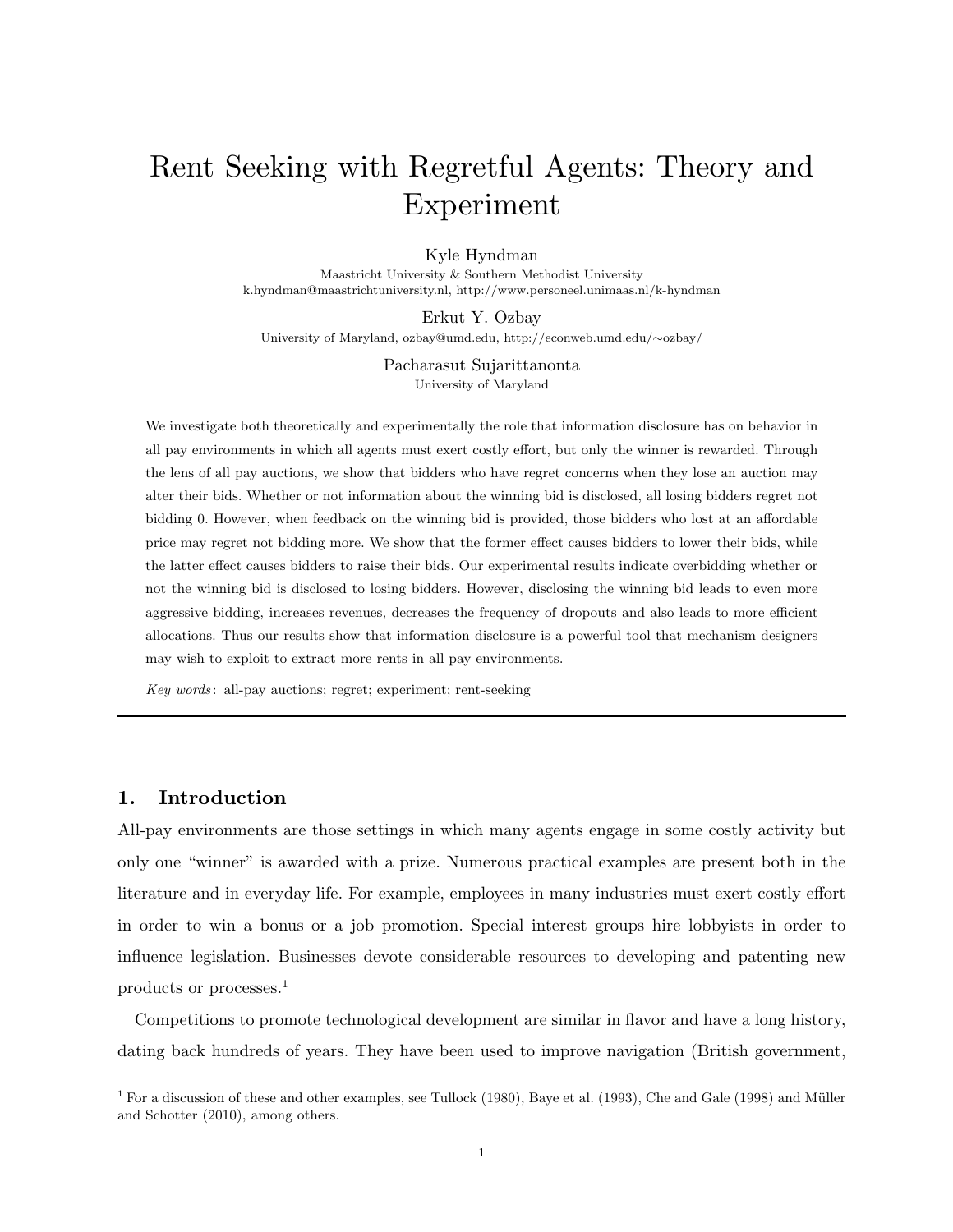1700s), advance chemical engineering processes (French Academy, 1800s), to encourage advances in aviation (Orteig Prize) as well as unsolved mathematics problems (e.g., Fermat's Last Theorem).<sup>2</sup> Two prominent recent examples were the so-called Ansari X Prize and the Netflix Prize. In October 2004, the \$10 million Ansari X Prize was awarded after SpaceShipOne made two successful trips 100KM above the Earth's surface in a two-week period. In total, 26 teams devoted more than \$100 million to compete for the prize.<sup>3</sup> Starting in October 2006, Netflix offered a \$1 million prize for the person or group who could develop an algorithm to improve upon their own movie recommendation system by 10%. After nearly 3 years which saw 51,051 participants make valid submissions, the prize was awarded in September 2009.<sup>4</sup> It seems clear that these competitions fit the basic description of an all-pay environment: participants provide their solutions by exerting costly effort, while only the best is awarded.

Though less ambitious in terms of scale scale to the competitive prizes described above, online community knowledge markets have recently become much more common and can be seen through the lens of an all-pay environment (DiPalantino and Vojnovic 2009). In these markets one seeks solutions to a problem via open calls to large-scale communities (known as crowdsourcing) and community-members submit solutions, with the best solution, sometimes, receiving a reward. Amazon's Mechanical Turk, Yahoo! Answers, www.innocentive.com, www.taskcn.com, are some of the widely used examples of crowdsourcing where the users submit their answers to the proposed questions (see e.g. Yang et al. (2009)).

Because of their wide usage in the real world, contests and tournaments have received considerable attention both among theorists and experimentalists. The most well-known theoretical analysis is due to Lazear and Rosen (1981) who discuss rank-order contests in relation to labor contracts. Somewhat later, Moldovanu and Sela (2001) characterized the optimal allocation of prizes in contests. If costs are linear, then a single prize is optimal, while if costs are quadratic, it may be optimal to award one large and one smaller prize.

Many of the experimental tests of contests have been concerned with comparing effort under various incentive mechanisms such as a piece rate, proportional prizes or more traditional "winnertake-all" contests (see, e.g., Bull et al. (1987), Schotter and Weigelt (1992), van Dijk et al. (2001),

<sup>2</sup> Further details can also be found at http://www.xprize.org/x-prizes/incentivized-competition-heritage. Boudreau et al. (Forthcoming) contains more historical examples. They also report on a study of over 9,500 software development contests. Their main purpose is to understand the effect of adding "competitors". While adding competitors reduces incentives to exert effort, they show that it also increases the likelihood of finding "extreme" solutions, especially for highly uncertain problems.

<sup>3</sup> For more information, see http://space.xprize.org/ansari-x-prize.

<sup>4</sup> For more information, see www.netflixprize.com.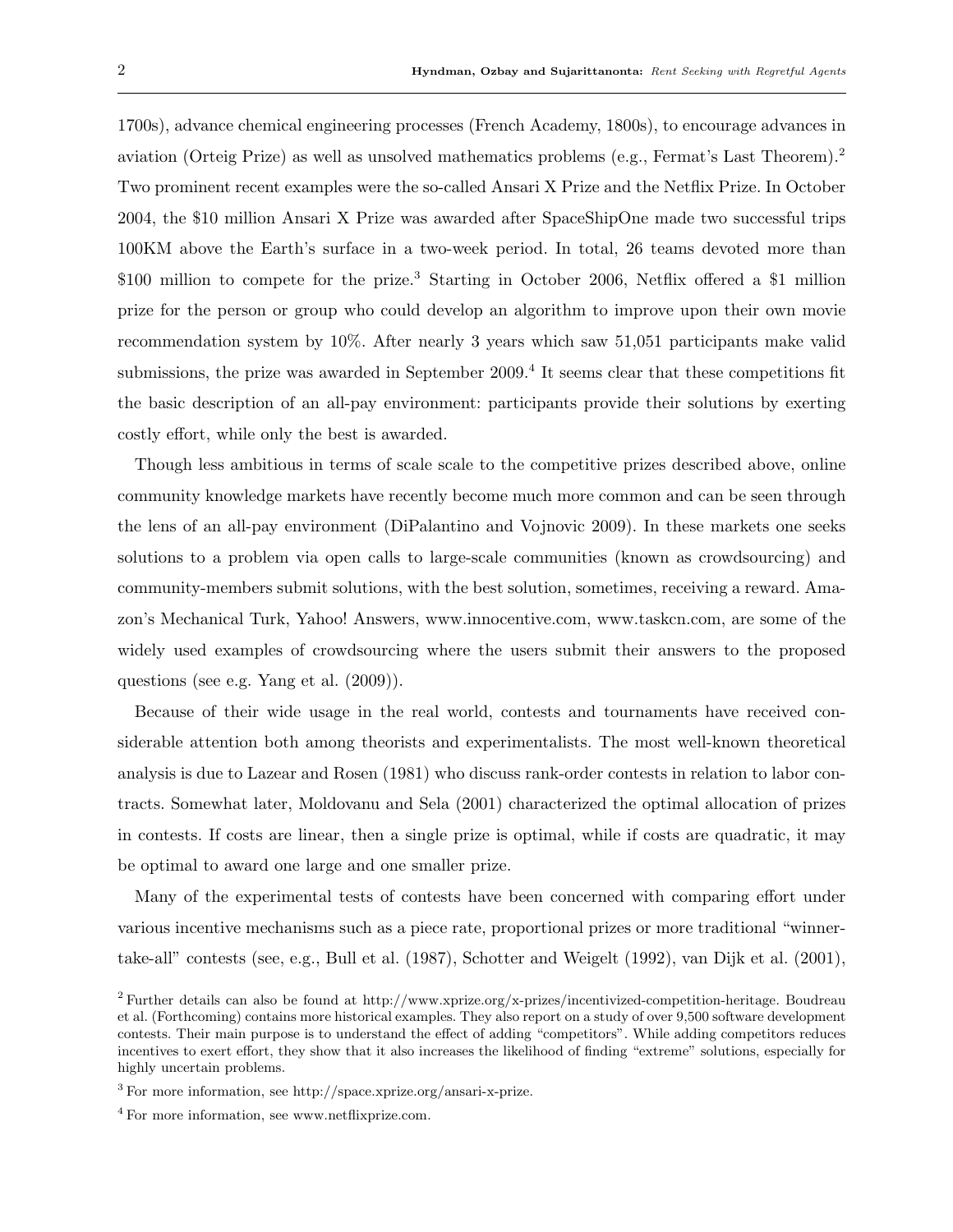Orrison et al. (2004) and Cason et al. (2010), among others). Guided by key features of R&D contests and political campaigns, Sheremeta (2010a,b) has studied behavior in multi-stage contests where, in the first stage (e.g., primaries), players compete to make it to the next stage of the contest (e.g., presidential campaign). Focusing on the results about contests, one fairly robust conclusion — and one that is consistent with our results — is that average effort is generally at least as high as theory predicts, and often higher, but also that effort is highly variable. Indeed, this result seems consistent with conventional wisdom, which suggests that in many all-pay environments the amount of effort exerted is bimodal, with some exerting very little effort and others, seemingly, exerting too much effort. A recent and convincing experimental study of this phenomenon is Müller and Schotter (2010). They show that "low-ability" subjects have a tendency to dropout and not exert any effort, while "high-ability" subjects exert significantly more effort than predicted by theory.

In this paper, we take this conventional wisdom for granted and ask whether there are any environmental changes that one can make in order to influence both the frequency of dropouts as well as the amount of effort that is exerted. We do so both theoretically and experimentally. In particular, we study whether changing the feedback provided to agents affects behavior.

Because of its analytical convenience, and the fact that it has been well-studied, both theoretically and experimentally, we adopt the framework of all-pay auctions. The findings of the all-pay auctions are quite robust in the experimental literature: subjects tend to overbid (see, e.g., Gneezy and Smorodinsky (1999); Lugovskyy et al. (Forthcoming)). Moreover, when the bidders' valuations are private information, it is only the bidders with higher valuations who tend to overbid (see Noussair and Silver (2006)). The results from all-pay auctions are also consistent with the aforementioned results on contests. To explain the deviations from theory, authors have turned to risk aversion (Fibich et al. 2006) and logit equilibrium (Anderson et al. 1998). However, these explanations are silent when the information regarding the bids is disclosed at the end of the auction. We argue that this effect is due, in part, to the anticipation of regret.<sup>5</sup>

Naturally, a lobbyist knows his political contribution; a fan knows when he started waiting for ticket to a popular concert; a bidder knows how much he bids in an auction. However, the contributions, the waiting times or other bids may or may not be learned.<sup>6</sup> With this information,

<sup>5</sup> As argued in Filiz-Ozbay and Ozbay (2007), Engelbrecht-Wiggans and Katok (2007, 2008), Filiz-Ozbay and Ozbay (2010), the anticipation of this regret (loser regret) predicts overbidding in first- and third-price auction in line with the findings of the experimental literature (e.g., Kagel and Levin (1993)).

<sup>&</sup>lt;sup>6</sup> It has been shown that the information regarding the other bids alters the bidding behavior (see, e.g., Isaac and Walker (1985); Dufwenberg and Gneezy (2002), Ockenfels and Selten (2005)). For example, in first-price sealed bid auction, informing the winning bid to all bidders increases the bids, and hence the revenue of the auctioneer is boosted (see, e.g., Filiz-Ozbay and Ozbay (2007) and Engelbrecht-Wiggans and Katok (2007, 2008)).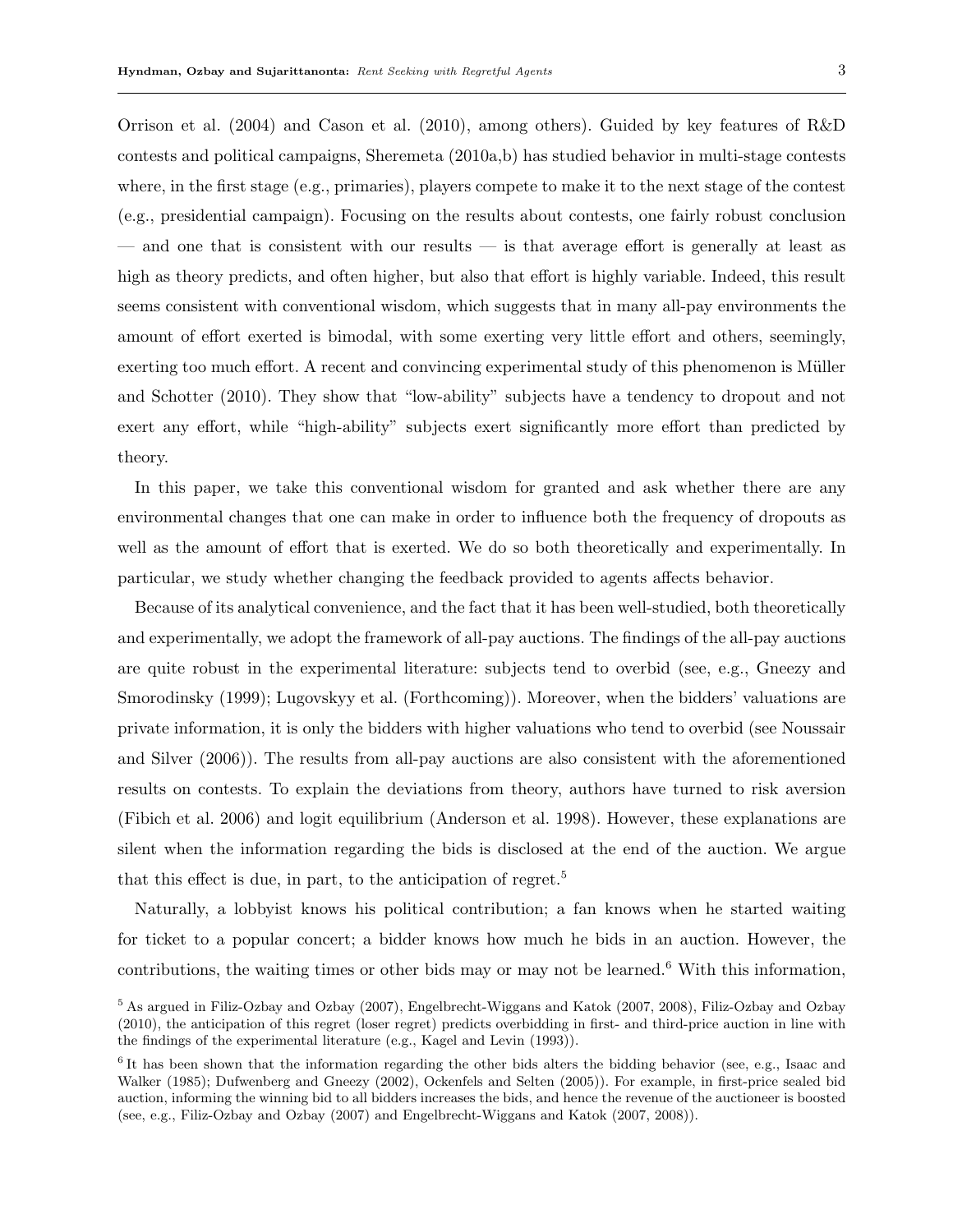a loser can figure out how far he was away from being a winner. If he realizes that he lost at an affordable level, he may experience regret for not being sufficiently aggressive. Anticipating that he may later come to regret his decision, he may exert more effort to win the prize. Hence we will observe workaholics, excessive lobbying or people forming lines days before a new product launch or concert tickets go on sale.

Of course, in an all-pay environment, since all agents are required to pay, there is another source of regret for the losing agent. Any losing agent regrets that he exerted a positive amount rather than dropping out. We call this type of loser regret as "all-pay loser regret". Since the agents know their own effort, it is enough to learn that he lost for the activation of the all-pay loser regret.

In order to control for any additional effect other than regret, we conduct an experiment of an all-pay auction consisting of two treatments, with and without feedback on the highest bid. This allows us to test our regret hypothesis, while leaving risk preferences unaffected across treatments.<sup>7</sup>

Our paper presents four main experimental results. First, overbidding is present and persistent in both treatments, though it is significantly more prevalent in the full feedback treatment in which the winning bid was disclosed to the loser of the auction. Second, in both treatments, there is a bifurcation in behavior. Those who make positive bids tend to overbid, while those with lower valuations appear to drop out and bid zero. Though this bifurcation is present in both treatments, it is stronger in our partial feedback treatment. In particular, bidders in the partial feedback treatment are more likely to submit a bid of zero and do so for higher valuations. Third, conditional on bidders placing a strictly positive bid, bidders bid more aggressively in the full feedback treatment. Surprisingly, this only appears to be so for intermediate bidder valuations. For extremely low and extremely high bidder valuations, there is no difference in the bid functions. Finally, while in the partial feedback treatment, there is some convergence to the risk neutral Nash equilibrium, bids are still substantially higher in the full feedback treatment. Moreover, our results also suggest that subjects adjust their bids from round to round in a manner consistent with regret. That is, controlling for changes in one's value, subjects raise their bid if it is revealed that they lost at an affordable price and they often lower their bids if they find out they lose (possibly also learning about the winning bid).

 $^7$  The LC-1 and LC-1 (control) treatments of Müller and Schotter (2010) also provide suggestive experimental evidence on the role of feedback, though the discussion is limited, and is not attributed to regret. Their LC-1 treatment, which is virtually isomorphic to the all-pay auction experiments we conduct, provides feedback on the ability of the subject who exerted the highest effort, while their LC-1 (control) treatment did not. Müller and Schotter (2010) found, like us, that the frequency of dropouts declines when feedback is provided. Although the evidence is suggestive, we must be careful about drawing conclusions from this comparison because, in addition to changing the feedback provided to losing subjects, both the matching protocol and the strategy space were changed between the two treatments.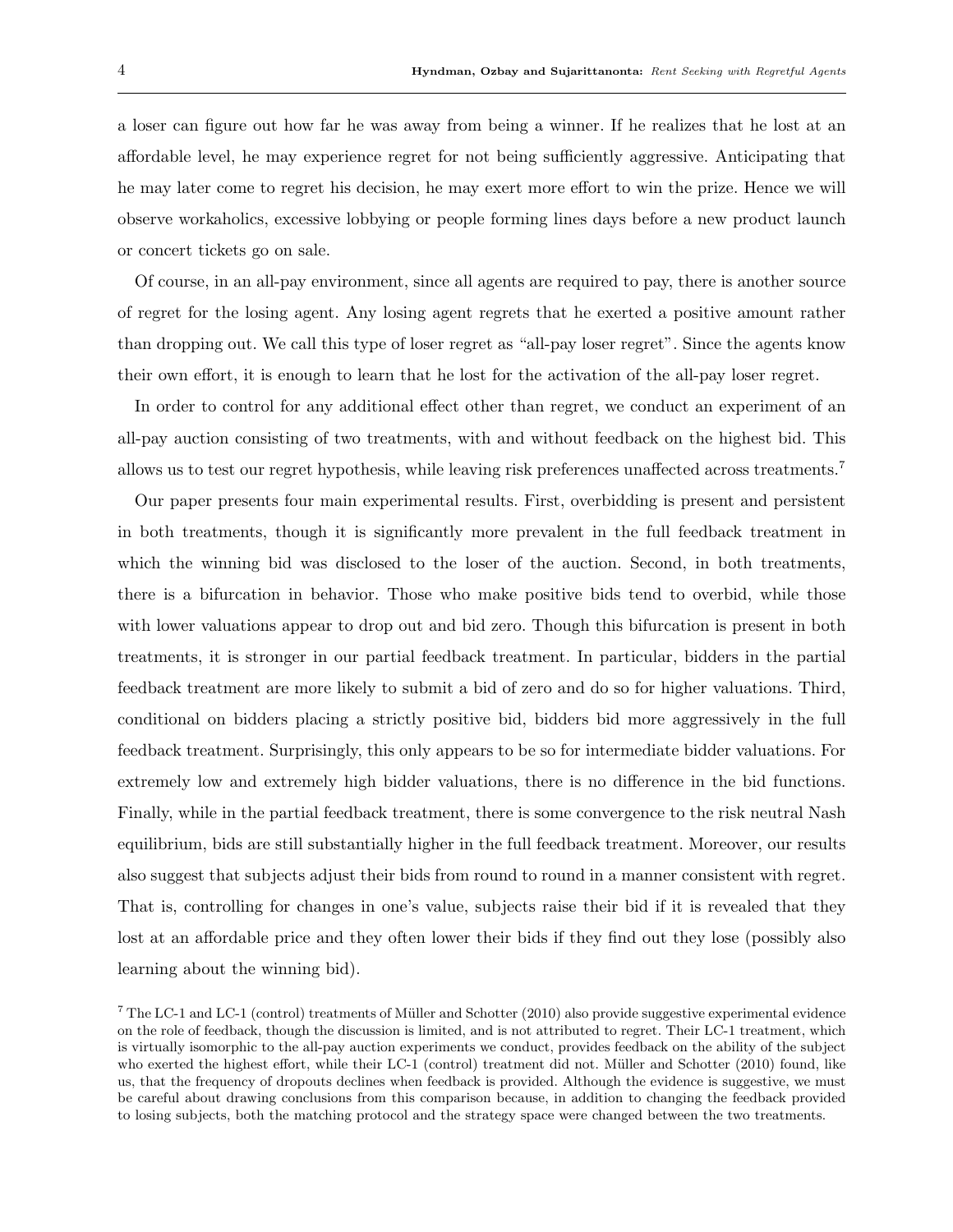Taken as a whole, our results suggest that feedback about the winning bid, which we argue activates a kind of loser regret, causes bidders to be less likely to drop out of the auction and causes them to bid more aggressively. Both of these features lead to higher revenue for the auctioneer and higher auction efficiency. Thus, in all-pay auctions, or other similar environments, it may be beneficial (from the perspective of the mechanism designer) to provide feedback on the effort exerted by the winners.

Our paper also contributes to the literature on gender differences in behavior. The conventional wisdom, as expressed in the survey of Croson and Gneezy (2009) is that women are generally more risk averse and less inclined to enter into competitive environments. In our setting, this should imply that (i) women are more likely to drop out (*i.e.*, place a bid of 0) and (ii) conditional upon placing a positive bid, they should bid more aggressively than men. While our results confirm this latter prediction, we actually find that women are less likely to drop out than men. Both of these findings help explain why women earn significantly less than men in our experiments.

The paper proceeds as follows: Section 2 provides the equilibrium analysis for the bidders with regret concerns. Section 3 describes our experimental design. Section 4 presents our experimental results. Section 5 concludes.

## 2. Model

There is one item for sale. For notational simplicity, consider two symmetric bidders, indexed by  $i = 1, 2$ . Bidder i's valuation,  $x_i$ , is independently distributed on the interval [0,1] according to the distribution function  $F$  with associated density function  $f$ . Each bidder submits a bid  $b_i$ . The bidder who submits the highest bid wins the item. Each bidder pays his bid regardless of winning or losing.

In our full feedback treatment in which the winning bid is disclosed to the loser, bidder i's payoff is

$$
U_F(x_i, b_i) = \begin{cases} x_i - b_i, & \text{if win} \\ -b_i - \beta b_i - \gamma (x_i - b_w), & \text{if lose and } b_w < x_i, \\ -b_i - \beta b_i, & \text{if lose and } x_i < b_w \end{cases}
$$

where  $b_w$  is the winning bid,  $\beta$  is the all-pay loser regret coefficient and  $\gamma$  is the loser regret coefficient. Assume that  $\beta$  and  $\gamma$  are non-negative. The all-pay loser regret coefficient indicates how strongly the loser feels regret for paying without winning the item. The loser regret coefficient indicates how strongly the negative emotion a loser feels for losing at an affordable price.

Let  $B_F(x)$  be a bid function in a symmetric equilibrium. Bidder i's expected payoff is

$$
u_F(x_i, b_i) = x_i F(B_F^{-1}(b_i)) - b_i - \beta b_i (1 - F(B_F^{-1}(b_i)) - \gamma \int_{B_F^{-1}(b_i)}^{B_F^{-1}(x_i)} (x_i - B_F(s)) dF(s).
$$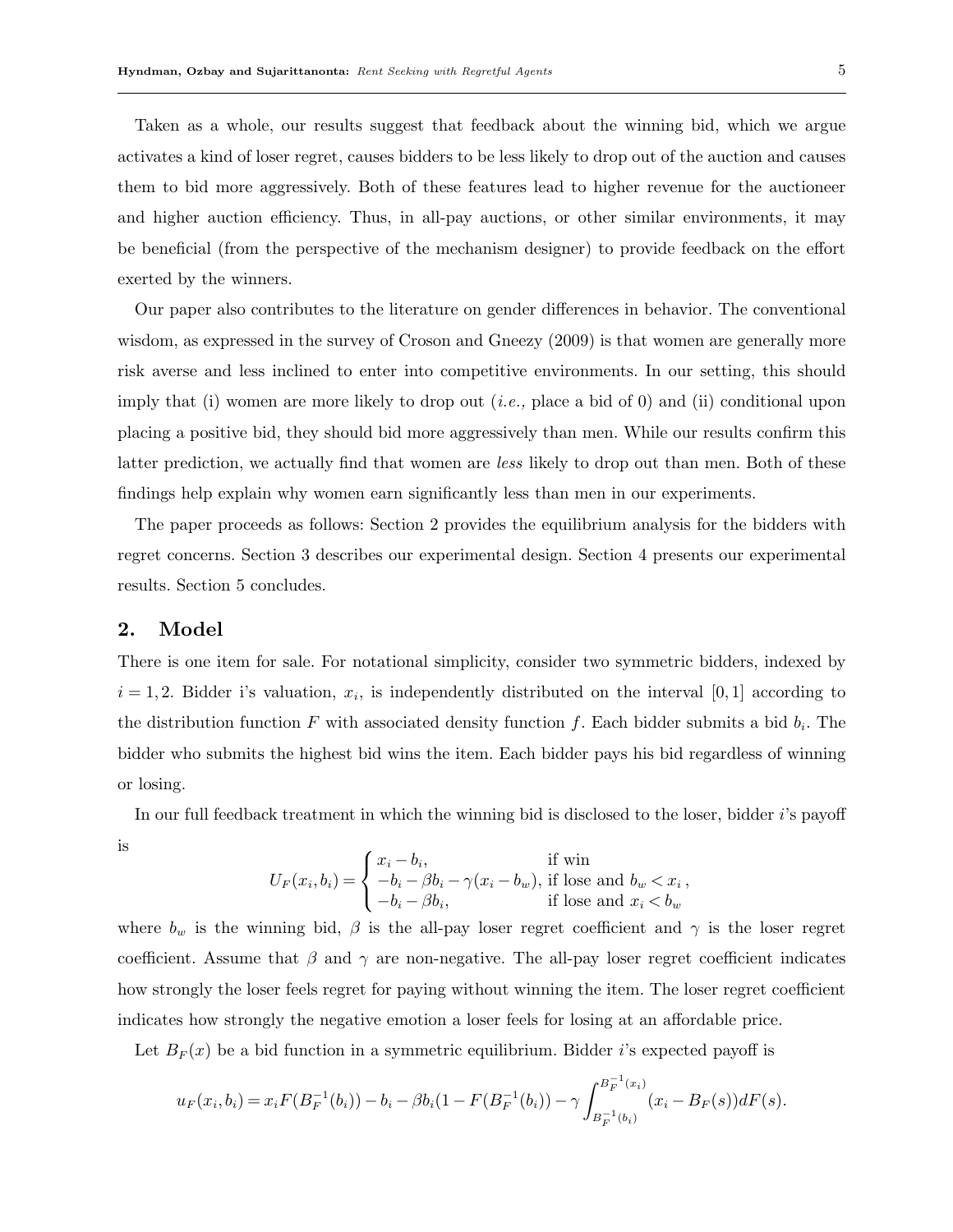The first term is expected payoff conditioned on winning. The second term is a monetary payment made to the seller. The third term is a negative expected payoff from all-pay loser regret. The last term is a negative expected payoff from loser regret conditioned on losing at affordable price–the opponent's bid is between his bid and his valuation.

Differentiating the expected payoff with respect to  $b_i$  and rearranging yields

$$
\frac{(1+\gamma)xf(x)}{1+\beta(1-F(x))} = B'_F(x) + \frac{(\gamma-\beta)B_F(x)f(x)}{1+\beta(1-F(x))}.
$$

With integrating factor  $e^{\int \frac{(\gamma-\beta)f(x)}{1+\beta(1-F(x))}dx}$ , we can solve for the equilibrium bidding function as follows:

$$
B_F(x)=\frac{1}{e^{\int \frac{(\gamma-\beta)f(x)}{1+\beta(1-F(x))}dx}}\int_0^x\frac{(1+\gamma)xf(x)}{1+\beta(1-F(x))}e^{\int \frac{(\gamma-\beta)f(x)}{1+\beta(1-F(x))}dx}dx.
$$

In our partial feedback treatment, the final prices were not reported. Therefore, bidders do not feel loser regret. Each bidder makes a payment to the seller equal to his bid. Bidder i's payoff is

$$
U_P(x_i, b_i) = \begin{cases} x_i - b_i, & \text{if win} \\ -b_i - \beta b_i, & \text{if lose} \end{cases}.
$$

The payoff is similar to that in Treatment F with the loser regret coefficient,  $\gamma$ , equal to zero. Let  $B<sub>P</sub>(x)$  be a bid function in a symmetric equilibrium:

$$
B_P(x) = \frac{1}{1 + \beta(1 - F(x))} \int_0^x x dF(x).
$$

In the experiment, the bidders' valuations were uniformly distributed. Hence, the symmetric equilibrium bid function in an all-pay auction with feedback becomes

$$
\int \frac{(1+\gamma)(1+e^{x\gamma}(x\gamma-1))}{(1+\beta)[-x\beta+(1+\beta)(\log(1+\beta)-\log(1+\beta-x\beta))]},
$$
 if  $\beta = 0$   

$$
\frac{(1+\gamma)(1+e^{x\gamma}(x\gamma-1))}{(1+\beta)(1+\beta)(\log(1+\beta)-\log(1+\beta-x\beta))},
$$
 if  $\beta = \gamma$ 

.

$$
B_F(x,\beta,\gamma) = \begin{cases} \frac{(1+\beta)\left(\frac{1+\beta}{1+\beta}\right)\left(\frac{1+\beta}{1+\beta}\right)\left(\frac{1+\beta}{1+\beta}\right)-\frac{1}{2}\left(\frac{1+\beta}{1+\beta}\right)\left(\frac{1+\beta}{1+\beta}\right)}{\beta^2}, & \text{if } 2\beta = \gamma\\ \frac{(1+\beta)\left(x\beta+(-1-\beta+\beta x)\log(1+\beta)+(1+\beta-\beta x)\log(1+\beta-\beta x)\right)}{\beta^2}, & \text{if } 2\beta = \gamma\\ \frac{(1+\beta-x\beta)^{\gamma/\beta-1}(1+\gamma)((1+\beta)^{2-\gamma/\beta}+(1+\beta-x\beta)^{1-\gamma/\beta}(x\gamma-1-(1+x)\beta))}{(\gamma-2\beta)(\gamma-\beta)}, & \text{o.w.} \end{cases}
$$

and the equilibrium bid function with partial feedback becomes

$$
B_P(x,\beta) = \frac{x^2}{2 + 2\beta(1-x)}
$$

For illustrative purposes, Figure 1 shows comparison of bid functions with various parameters when valuations are uniformly distributed on the interval  $[0, 1]$ . As in first-price sealed bid auction, a larger loser regret coefficient leads to more aggressive bidding. Without loser regret, the bid function is decreasing in all-pay loser regret.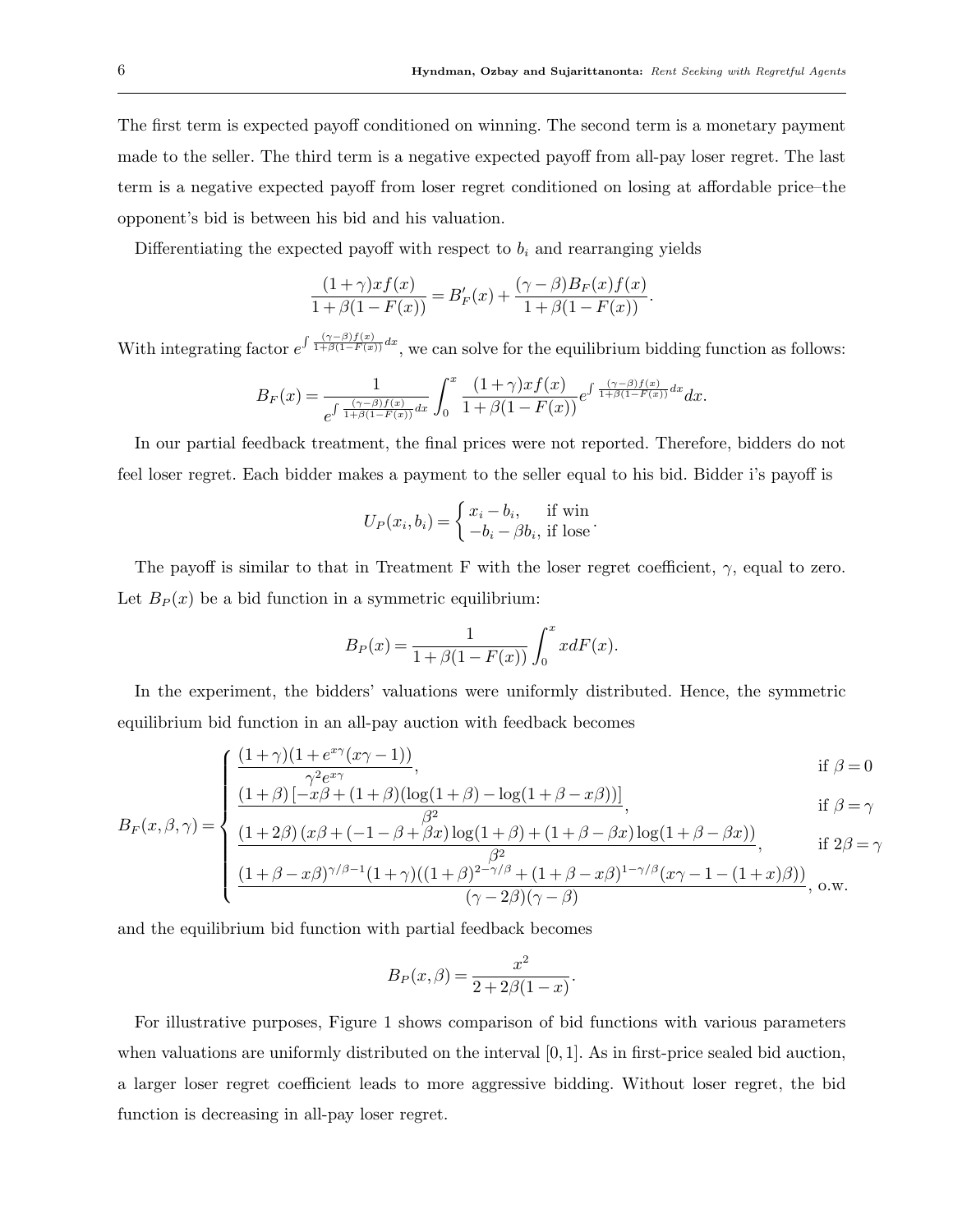



# 3. Experimental Design

The experiments were conducted at the Experimental Economics Lab at the University of Maryland. All subjects were undergraduate students at the University of Maryland, College Park, at the time of the experiments. We conducted two treatments: partial feedback (P) and full feedback (F), and four sessions per treatment. No subject participated in more than one session. For the full feedback treatment one session had 14 subjects and three had 16 subjects, while for the partial feedback treatment two sessions had 16 subjects, one had 14 subjects and one had 12 subjects. Overall, therefore, we had 62 subjects in the full feedback treatment and 58 subjects in the partial feedback treatment and, conservatively, four independent observations per treatment. Each session took approximately one hour. At the beginning of the experiment, subjects were seated at isolated cubicles with a computer and given a set of experimental instructions (see Appendix). After reading the instructions, subjects were allowed to ask questions regarding the auction process. Once all questions were answered, the experiment started. The experiment was programmed in z-Tree (Fischbacher 2007).

In each session, subjects participated in 21 auctions. The first auction was a practice auction and, as such, was not used in the calculation of earnings. In each auction, subjects were randomly matched in groups of two, and players within each group competed for a fictitious item. Subjects were randomly rematched at the beginning of each auction and bidders' identities were anonymous.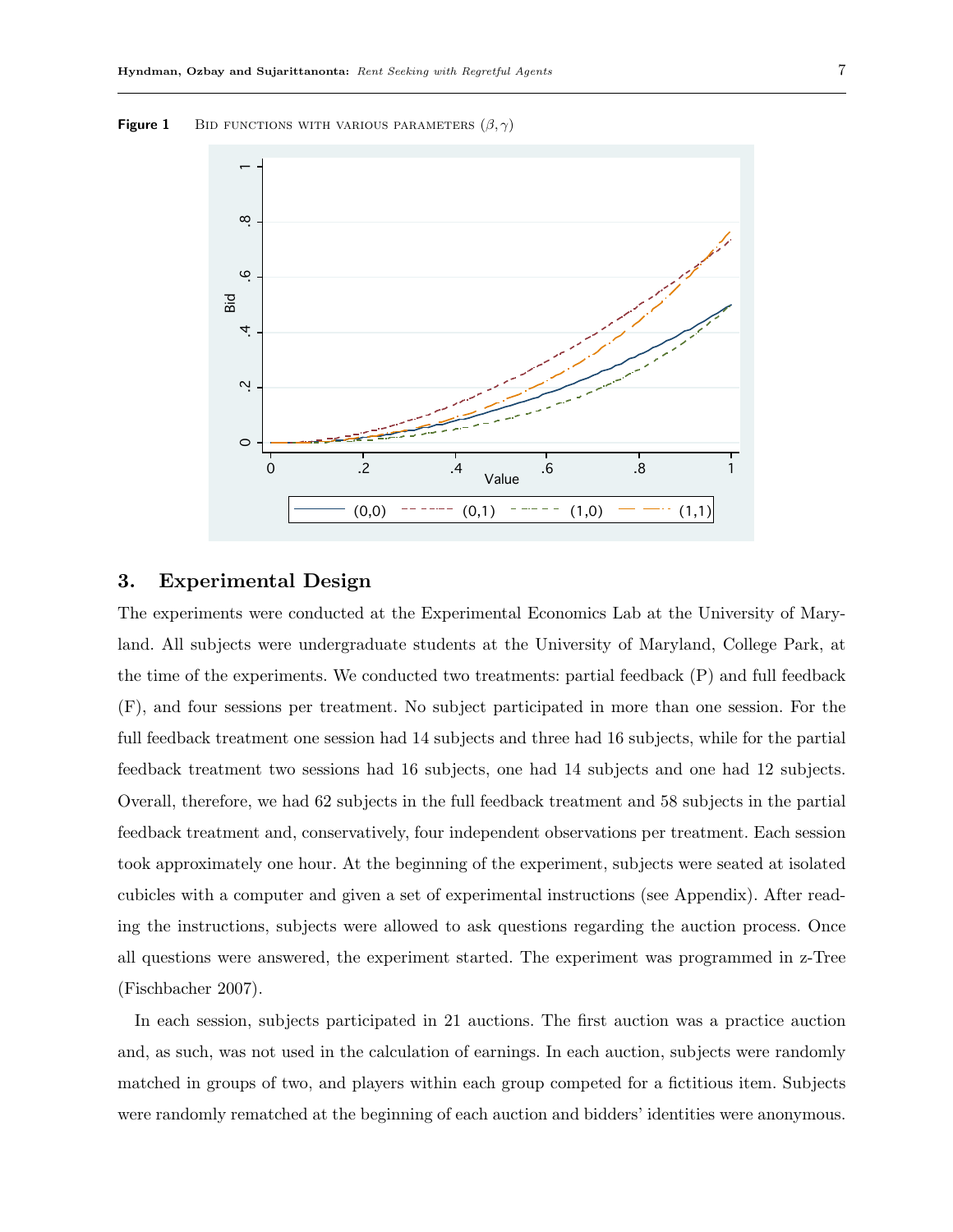At the beginning of each auction, subjects were given their private valuations for the item on their computer screens. All valuations were independently and uniformly distributed between 0 and 100, rounded to the nearest cent. Bidders had an unlimited amount of time to submit their bid, but were encouraged to do so within 30 seconds. In both treatments, after both bids were submitted, players learned their payoff and whether or not they won the fictitious item. Additionally, in the full feedback treatment, the price paid by the winner was also revealed to both bidders.

Valuations, bids and payoffs were denoted in Experimental Currency Units (ECU). For the purposes of calculating subjects' final payment, one of the 20 auctions was randomly selected by the computer software. The number of ECU earned in this randomly chosen auction was converted to US dollars at the rate of 20¢ per ECU. This amount was added to the \$20 participation fee. Cash payments were made at the conclusion of the experiment. On average, subjects earned \$20.36 (inclusive of the participation fee) with a minimum payment of \$6.20 and a maximum payment of \$33.04.

## 4. Experimental Results

As noted above, for each treatment, we conducted four sessions, with each session consisting of 20 periods. Therefore, our dataset contains 1,240 auctions in the full feedback treatment and 1,160 auctions in the partial feedback treatment. We begin by taking a very conservative approach and assuming that the unit of independent observation is the session average, giving us four independent observations per treatment. Table 1 provides a number of summary statistics, and a preliminary comparison of the full feedback and partial feedback treatments. Panel (a) takes session averages over all 20 periods, while panel (b) takes session averages over only the last 5 periods. In both cases, the conclusions are the same.

For the moment, focus on panel (a). The first row looks at the average revenue generated in each session. As can be seen, revenue is about 28.7% higher in the full feedback treatment. Moreover, a ranksum test rejects the null hypothesis (at the 2% level) that revenue is the same across treatments. The second row looks at the difference between actual revenue and expected revenue (assuming risk neutral bidders). As can be seen, in both treatments, over-bidding is prevalent; however, it is more-so in the full feedback treatment. Again, the ranksum test rejects the null hypothesis that the revenue difference is the same. The third row looks at the frequency with which the high-valuation bidder won each auction. As can be seen, efficiency is approximately 72.6% in the partial feedback treatment, and 92.3% in the full feedback treatment, and the difference between treatments is statistically significant. Finally, the fourth row looks at what we call the "realized gain form trade,"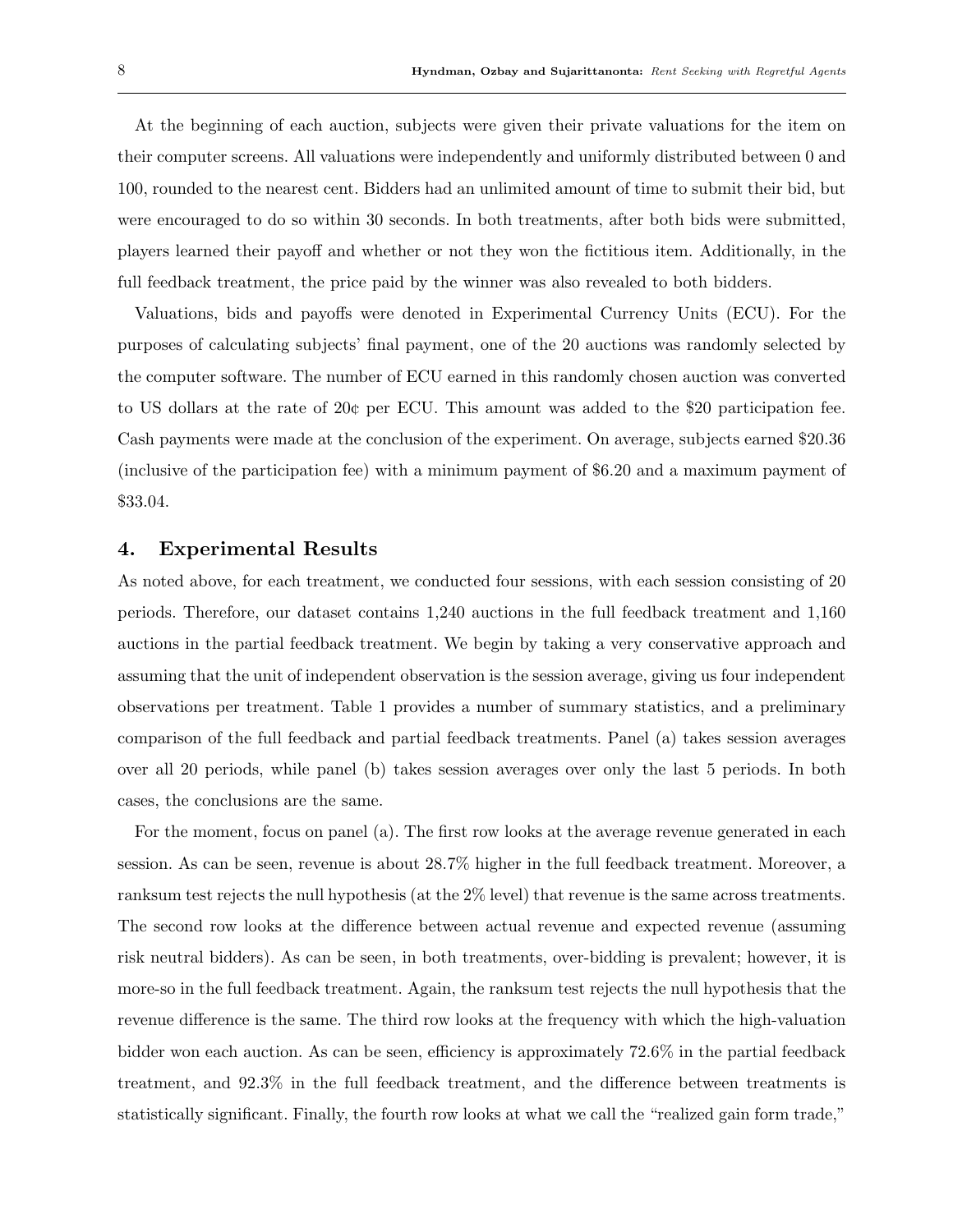| (d) ALL ZU FERIODS       |                                |                  |       |       |                                                         |                         |  |  |  |
|--------------------------|--------------------------------|------------------|-------|-------|---------------------------------------------------------|-------------------------|--|--|--|
|                          | Partial Feedback Full Feedback |                  |       |       |                                                         |                         |  |  |  |
|                          | Mean                           | Std. Dev.        |       |       | Mean Std. Dev. Ranksum test <sup>†</sup>                | $p$ -value <sup>†</sup> |  |  |  |
| Revenue                  | 50.83                          | 1.98             | 65.40 | 4.21  | 2.31                                                    | 0.021                   |  |  |  |
| Revenue difference       | 17.00                          | 3.03             | 30.52 | 4.84  | 2.31                                                    | 0.021                   |  |  |  |
| Efficiency               | 0.726                          | 0.027            | 0.823 | 0.054 | 2.02                                                    | 0.043                   |  |  |  |
| Realized gain from trade | 0.889                          | 0.017            | 0.939 | 0.021 | 2.31                                                    | 0.021                   |  |  |  |
| $(b)$ Last 5 periods     |                                |                  |       |       |                                                         |                         |  |  |  |
| Full Feedback            |                                |                  |       |       |                                                         |                         |  |  |  |
|                          |                                | Partial Feedback |       |       |                                                         |                         |  |  |  |
|                          |                                |                  |       |       | Mean Std. Dev. Mean Std. Dev. Ranksum test <sup>†</sup> | $p$ -value <sup>†</sup> |  |  |  |
| Revenue                  | 42.03                          | 5.97             | 59.90 | 5.83  | 2.31                                                    | 0.021                   |  |  |  |
| Revenue difference       | 9.26                           | 6.01             | 25.39 | 6.52  | 2.02                                                    | 0.043                   |  |  |  |
| Efficiency               | 0.691                          | 0.078            | 0.871 | 0.048 | 2.32                                                    | 0.020                   |  |  |  |
| Realized gain from trade | 0.868                          | 0.063            | 0.948 | 0.014 | 2.02                                                    | 0.043                   |  |  |  |
|                          |                                |                  |       |       |                                                         |                         |  |  |  |

#### Table 1 Summary statistics (based on session averages)  $(a)$  ALL 20 periods

†These tests are based on session averages. For each treatment, we have 4 sessions, for a total of 8 independent observations. Efficiency is the frequency that high valuation bidder won the auction.

Realized gain from trade is defined as the winner's value divided by the highest value.

which we define to be the average ratio of the winning bid to the highest valuation for each auction. As with the other measures, the realized gains from trade are significantly higher in the full feedback treatment. Given that we have taken a very conservative approach and that we find such strong differences between the treatments, we already feel justified in saying that the feedback provided — and, therefore, regret — has a strong influence on behavior.

As can be seen, whether we look at all 20 periods or only the last 5 periods, the full feedback treatment generates significantly higher revenues, more over-bidding and greater auction efficiency. That being said, both revenues and overbidding are lower over the last 5 periods, which is consistent with learning. Somewhat surprisingly, however, wee see that efficiency is actually somewhat lower in both treatments over the final 5 periods.

Since revenue in an all-pay auction is the sum of all bids, it is therefore an indicative measure of the amount of overbidding. Figure 2 shows average revenue by period. As can be seen, revenues in the full feedback treatment are higher than the partial feedback treatment in all but two periods. In both treatments, we observe a clear downward trend in revenues towards the risk neutral equilibrium expected revenue of 33.33 ECU. Regardless, as Table 1(b) and Figure 2 suggest, overbidding remained prevalent throughout the experiment — especially in the full feedback treatment, revenues were still well above the risk neutral equilibrium prediction over the last 5 periods.

#### 4.1. Bidding Behavior

In this section we turn to a deeper analysis of bidder behavior. The fact that the bias was higher in the full feedback treatment than in the partial feedback treatment, while there was no difference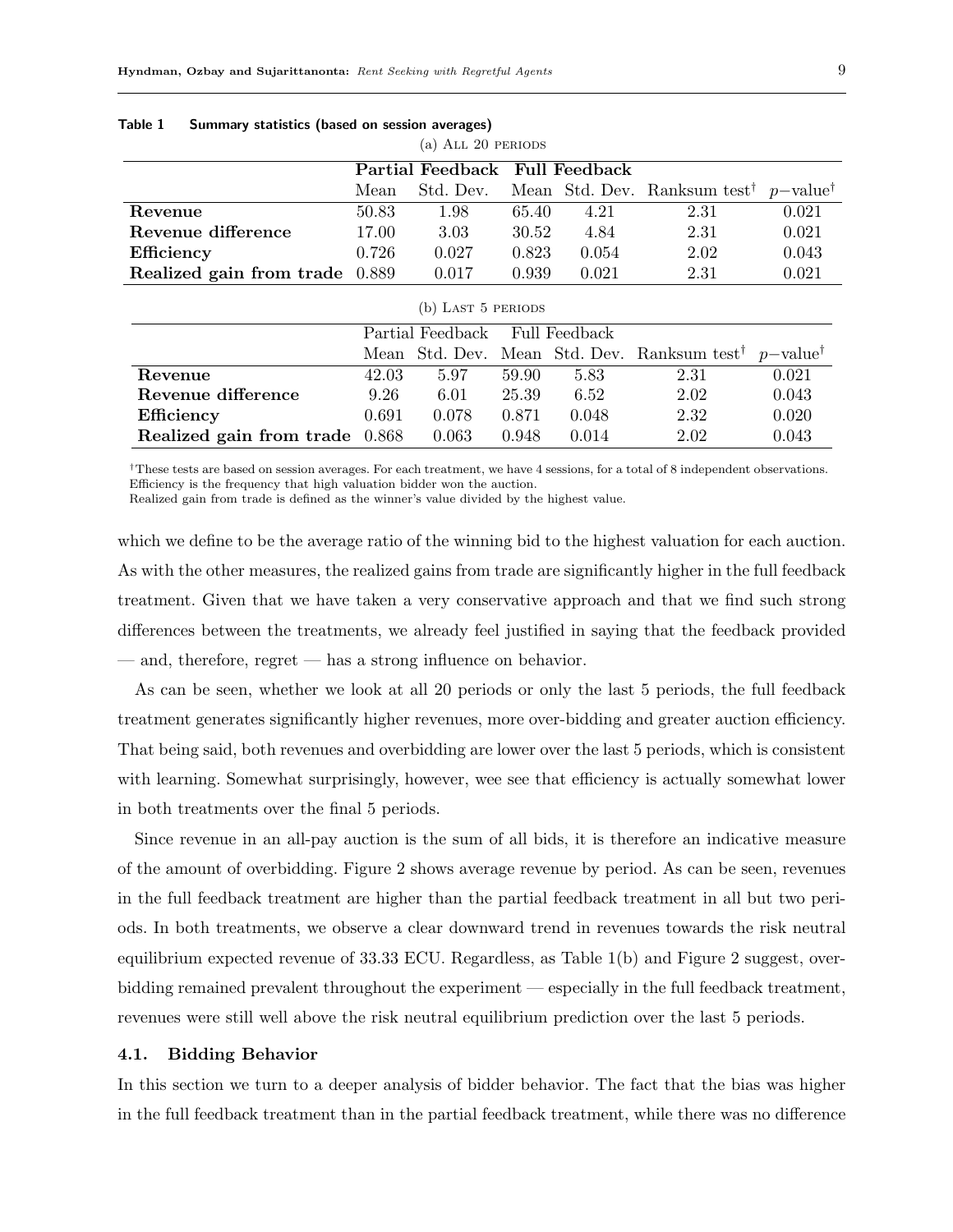

#### Figure 2 AVERAGE REVENUE AND EFFICIENCY BY PERIOD

in absolute bias between the two treatments, suggests that behavior was more bifurcated in the partial feedback treatment with a substantial amount of both over- and under-bidding.

We begin in Figure 3, which contains a scatterplot of all bids for both treatments. The solid line represents the best-fitting quadratic function, while the dashed line represents the risk neutral equilibrium bid function. As can be seen, and consistent with out earlier results, overbidding is present in both treatments but appears to be more pronounced under full feedback. It is also looks as if there was a greater number of zero bids in the partial feedback treatment.



#### Figure 3 SCATTERPLOT OF BIDS

Presently, we will provide a more rigorous estimation of the bid functions for each treatment. However, before we do that, we wish to make more precise some of the apparent features from Figure 3. Specifically, in Table 2, we report the average frequency of dropouts , the average bid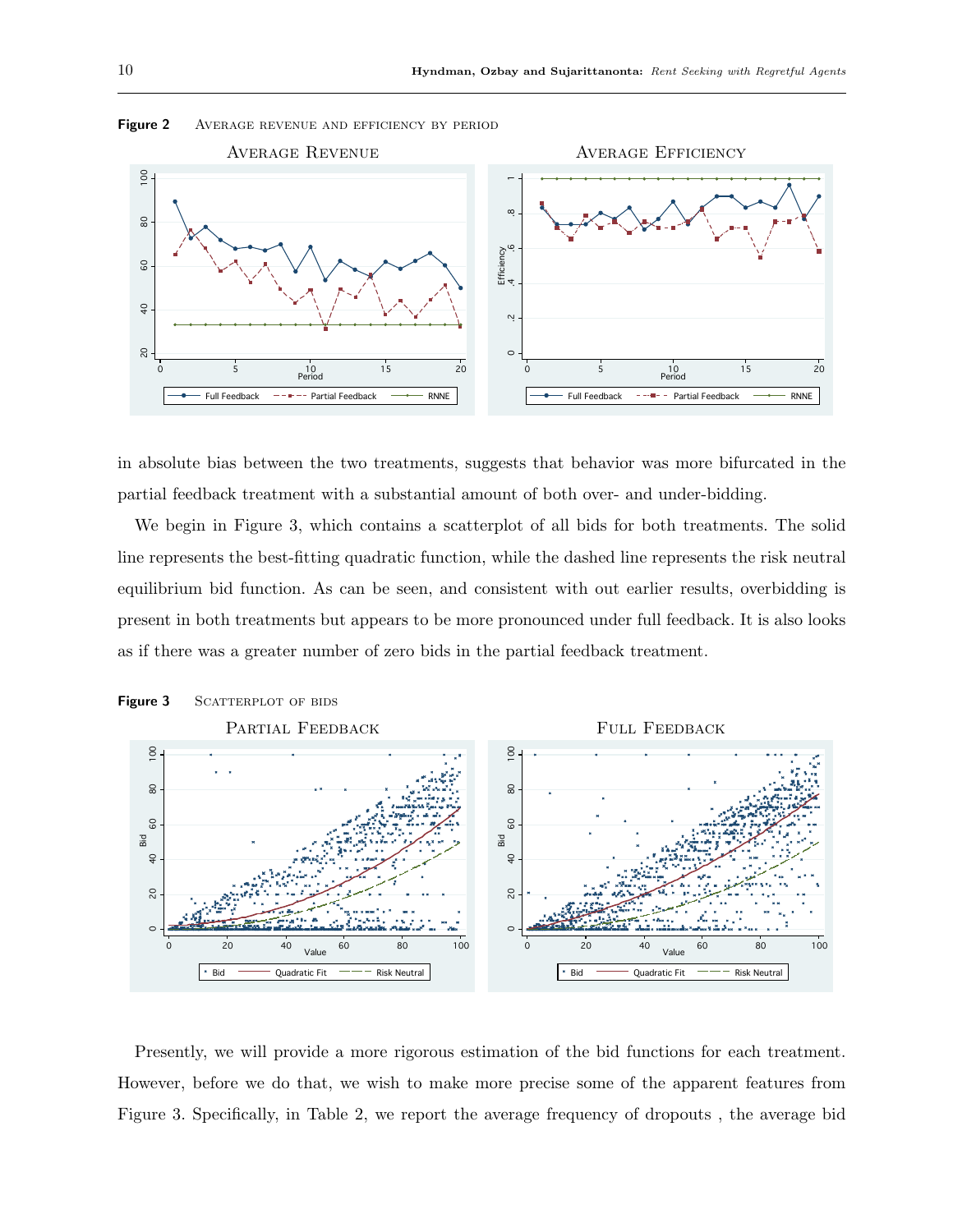as well as the average bid conditional on placing a strictly positive bid. We report the session averages, averaging over all realized values as well as in increments of 20 points. As can be seen, approximately 24.4% of bids were zero in the partial feedback treatment, while only 12.5% of bids were zero in the full feedback treatment, and this difference is significant at the 5% level. In both treatments, the frequency of dropouts declines as valuations increase; however, in every interval, there are significantly more dropouts in the partial feedback treatment.

|             |                    | <b>Partial Feedback</b> |           | <b>Full Feedback</b> |           |                 |            |
|-------------|--------------------|-------------------------|-----------|----------------------|-----------|-----------------|------------|
|             | Range of<br>Values | Mean                    | Std. Dev. | Mean                 | Std. Dev. | Ranksum<br>test | $p$ -value |
|             | $0 - 100$          | 0.244                   | 0.055     | 0.125                | 0.020     | 2.31            | 0.021      |
| Frequency   | $0 - 20$           | 0.478                   | 0.054     | 0.346                | 0.099     | 2.02            | 0.043      |
|             | $20 - 40$          | 0.325                   | 0.088     | 0.160                | 0.035     | 2.31            | 0.021      |
| of dropouts | $40 - 60$          | 0.263                   | 0.100     | 0.118                | 0.063     | 1.73            | 0.083      |
|             | $60 - 80$          | 0.101                   | 0.060     | 0.025                | 0.018     | 2.02            | 0.043      |
|             | $80 - 100$         | 0.068                   | 0.063     | 0.000                | 0.000     | 2.46            | 0.014      |
|             | $0 - 100$          | 25.416                  | 0.99      | 32.702               | 2.10      | 2.31            | 0.021      |
|             | $0 - 20$           | 3.964                   | 1.47      | 3.732                | 1.44      | 0.29            | 0.773      |
| Average bid | $20 - 40$          | 9.162                   | 1.93      | 13.831               | 1.96      | 2.02            | 0.043      |
|             | $40 - 60$          | 18.185                  | 3.78      | 27.757               | 4.83      | 2.31            | 0.021      |
|             | $60 - 80$          | 37.334                  | 3.37      | 46.299               | 4.77      | 2.31            | 0.021      |
|             | $80 - 100$         | 56.407                  | 6.78      | 65.655               | 3.10      | 2.02            | 0.043      |
| Average Bid | $0 - 100$          | 33.687                  | 1.70      | 37.406               | 3.05      | 2.02            | 0.043      |
|             | $0 - 20$           | 7.656                   | 3.09      | 5.710                | 1.99      | 0.87            | 0.387      |
|             | $20 - 40$          | 13.664                  | 2.68      | 16.527               | 2.75      | 1.44            | 0.149      |
| (b > 0)     | $40 - 60$          | 24.602                  | 3.56      | 31.505               | 5.05      | 1.73            | 0.083      |
|             | $60 - 80$          | 41.513                  | 1.71      | 47.422               | 4.12      | 2.31            | 0.021      |
|             | $80 - 100$         | 60.399                  | 4.53      | 65.655               | 3.10      | 1.44            | 0.149      |

Table 2 ANALYSIS OF BIDS

Next look at the average bids in the two treatments. Bids are significantly higher in the full feedback treatment overall. One difference, however, is that average bids are no different between treatments when the valuations are small (i.e., in the interval  $[0, 20]$ ); in all other cases, subjects bid significantly more aggressively in the full feedback treatment. Finally, look at the average bid conditional upon placing a strictly positive bid. While the difference between the two treatments is significant overall, when we look at 20-point intervals, it is only when bids are between 40 and 80 that there is a significant treatment effect.

These results suggest that feedback increases bids in two ways. First, providing feedback on the winning bid leads to significantly fewer dropouts. Second, conditional on bidding a positive amount, providing feedback on the winning bid increases bids, though only for intermediate valuations.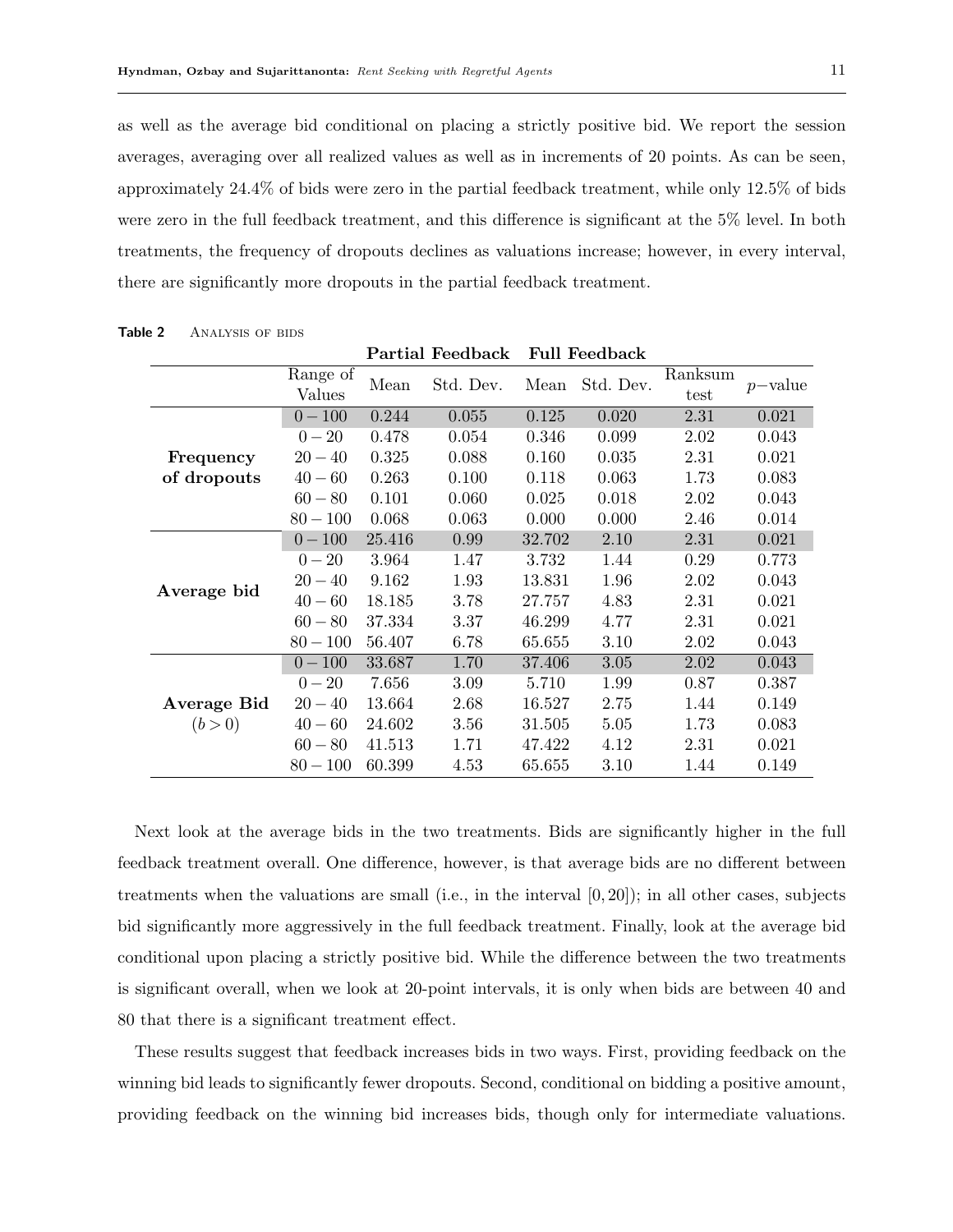That the effect is only present for intermediate valuations would appear to make sense since this is the region where one's chances of winning are most uncertain and, therefore, where regret is most likely to be activated. When one's valuation is high, the bidder can be reasonably confident that she has the highest valuation and is likely to win (hence regret is inactive), while when one's valuation is low, it is very unlikely that the bidder will lose the auction at an affordable price (hence regret is inactive).

Let us now return to a more rigorous estimation of the bid functions. While Figure 3 and Table 2 already provide a lot of information, they do not provide the complete story. In Table 3, we report results from parametric estimates of the bid function assuming, as is true for the risk neutral bid function, that it has a quadratic structure. In particular, we estimate:

$$
b_{it} = \beta_0 + \beta_1 v_{it} + \beta_2 v_{it}^2 + \mathbb{I}[P]_{it} \cdot \left(\beta_3 + \beta_4 v_{it} + \beta_5 v_{it}^2\right) + \mu_i + \epsilon_{it},
$$

where  $\mathbb{I}[P]_{it}$  is an indicator variable taking value 1 if the observation is from the partial feedback treatment and 0 otherwise. We report results for both a random effects OLS and a random effects Tobit, which controls for censoring at 0 and 100. We also report the results of a random effects logit model which looks at how the probability of bidding 0 varies with one's valuation.

|                                                          |                       | ALL BIDS    | <b>POSITIVE BIDS</b> |                       |            |
|----------------------------------------------------------|-----------------------|-------------|----------------------|-----------------------|------------|
|                                                          | Tobit                 | <b>OLS</b>  | Logit                | Tobit                 | <b>OLS</b> |
| cons                                                     | $-6.829***$           | 0.845       | $-0.553$             | 1.923                 | 1.886      |
|                                                          | [2.426]               | [2.014]     | [0.390]              | $\left[ 2.265\right]$ | [2.251]    |
| value                                                    | $0.524***$            | $0.305***$  | $-0.0697***$         | $0.414***$            | $0.416***$ |
|                                                          | [0.0751]              | [0.0627]    | [0.00619]            | [0.0699]              | [0.0696]   |
| value <sup>2</sup> $\times$ 10 <sup>-3</sup>             | $3.12***$             | $4.62***$   |                      | $3.24***$             | $3.20***$  |
|                                                          | [0.72]                | [0.612]     |                      | [0.655]               | [0.652]    |
| $\mathbb{I}[P]$                                          | $-5.217$              | 1.314       | 0.778                | 0.0699                | 0.0935     |
|                                                          | $\left[ 3.612\right]$ | [2.926]     | [0.549]              | [3.433]               | 3.412      |
| $\texttt{value} \times \mathbb{I}[P]$                    | $-0.168$              | $-0.272***$ | $0.0135*$            | $-0.177$              | $-0.179*$  |
|                                                          | [0.113]               | [0.0913]    | [0.00766]            | [0.108]               | [0.107]    |
| value <sup>2</sup> $\times 10^{-3} \times \mathbb{I}[P]$ | 1.33                  | $1.76***$   |                      | 1.26                  | 1.29       |
|                                                          | [1.07]                | [0.888]     |                      | [0.999]               | [0.994]    |
| N                                                        | 2400                  | 2400        | 2400                 | 1967                  | 1967       |
| $\,R^2$<br>LL /                                          | $-8841$               | 0.556       | $-696.2$             | $-8214$               | 0.539      |
|                                                          |                       |             |                      |                       |            |

Table 3 RANDOM EFFECTS REGRESSIONS: BID FUNCTIONS

Standard errors in brackets.

∗∗∗ significant at 1%; ∗∗ significant at 5%; <sup>∗</sup> significant at 10%.

Notice that the coefficient on any one treatment interaction (i.e.,  $\beta_3$ ,  $\beta_4$  or  $\beta_5$ ) is not often significant. However, if we conduct the test that our three treatment interactions are *jointly* zero (i.e.,  $H_0: \beta_3 = \beta_4 = \beta_5 = 0$ ) then in all cases we can easily reject this hypothesis. When we condition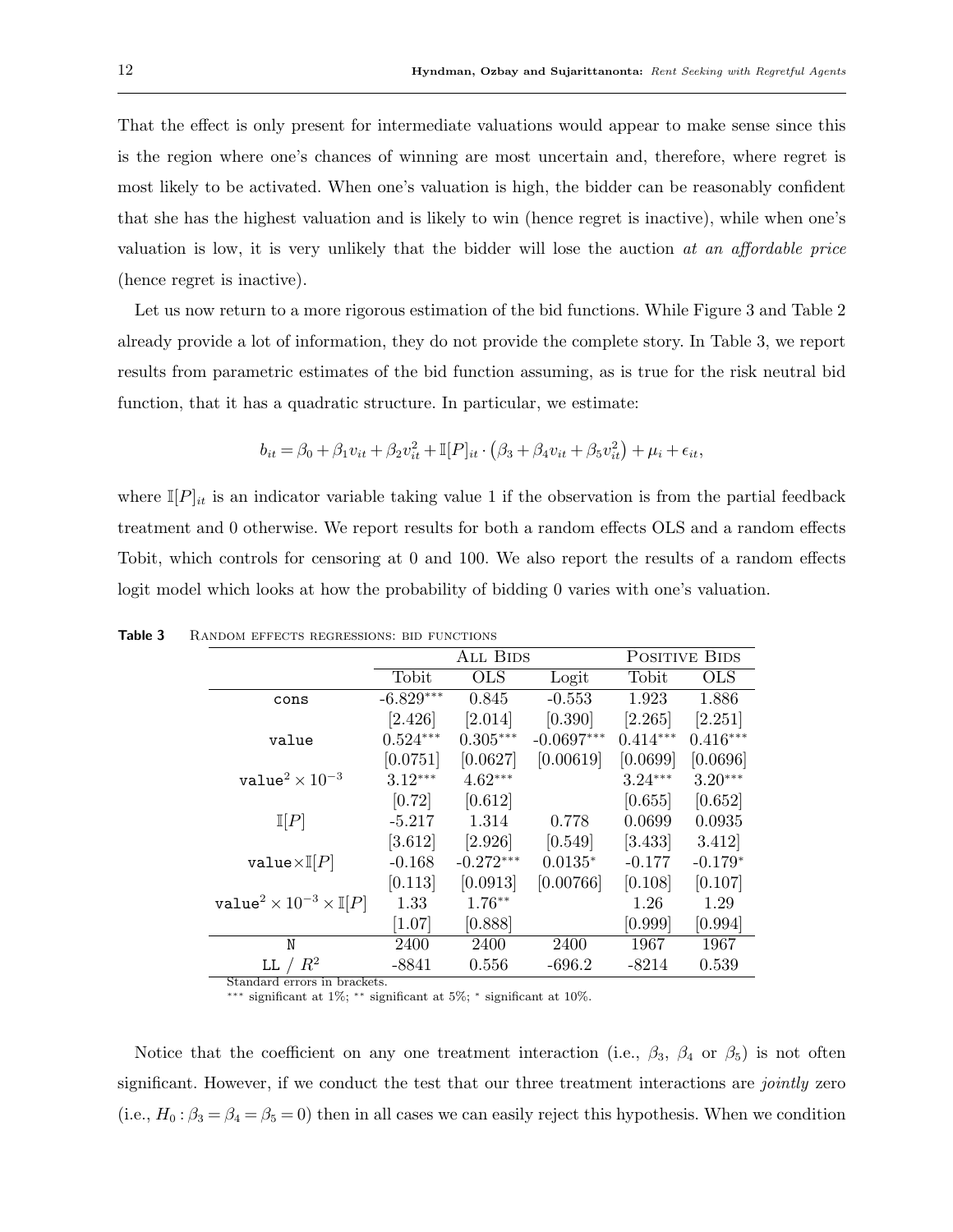on all bids, for both our OLS and Tobit, we have  $p \ll 0.01$ , while when we condition only on positive bids, we have that  $p = 0.03$ . Thus, as suggested by Table 2 and Figure 3, the treatment effect is diminished when we look at positive bids. Finally, observe that, consistent with Table 2, the logit estimation indicates that subjects in the partial feedback treatment are more likely to place a zero bid for higher values than are subjects in the full feedback treatment.

As we have seen, there are clear deviations from the risk neutral Nash equilibrium, with substantial overbidding in both treatments (more so in the full feedback treatment). A natural question to ask is then, given the estimated behavior in each treatment, what would have been a best response? In Figure 4 we give a flavor of this for the specific example of a bidder with a value of 30 in each of the treatments. Specifically, for each treatment, we use the estimated bid function from the OLS regression in Table 3 and use this to calculate the expected payoff to a bidder with value 30 from making a bid of b.





From this figure, we observe that the best response of a bidder in the full feedback treatment with a value of 30 is actually to bid 0, while for the same bidder in the partial feedback treatment, the best response is a bid of approximately 5.4. Thus if bidders were best-responding to the average behavior of subjects, we should actually see a higher frequency of dropouts in the full feedback treatment. However, as was shown in Table 2, we observe the exact opposite pattern. Thus, feedback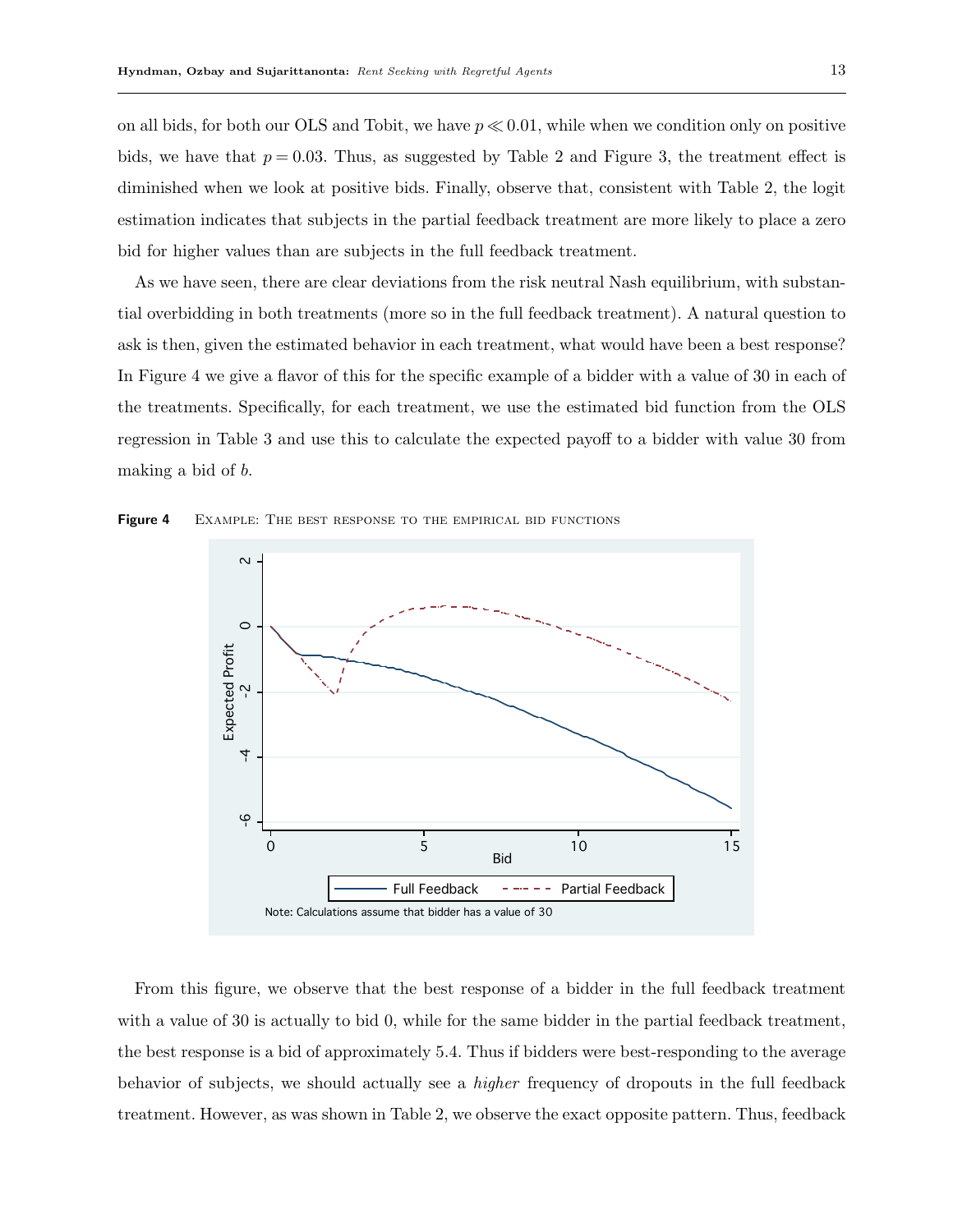has an even stronger effect because more aggressive bidding (at relatively higher values) should go hand-in-hand with more frequent dropouts (for relatively lower values), but we actually observe fewer dropouts.

### 4.2. Learning and Convergence

We consider two measures of bid deviation from the equilibrium prediction: (1) bias: the difference between the actual bid and the risk neutral equilibrium bid, and (2) absolute bias: the absolute value of bias. An upward bias implies that subjects were, on average, overbidding, while changes in the absolute bias can be useful in determining whether or not there is convergence to the equilibrium.



Figure 5 AVERAGE ABSOLUTE DIFFERENCE AND BIAS BY PERIOD

Figure 5 shows the average bias and average absolute bias for both treatments by period. As can be seen, by looking at the left-hand panel, there appears to be a persistent pattern of over-bidding, though the trend is downward in both treatments, it appears stronger in the partial feedback treatment. Notice also that the bias is always higher in the full feedback treatment than in the partial feedback treatment; this is consistent with our earlier findings, reported in Table 1, and indeed goes further by showing that the difference between treatments persists over all periods.

It is interesting to note that while the bias is higher in the full feedback treatment than in the partial feedback treatment, there is almost no difference between the two treatments in terms of absolute bias. This result confirms our earlier observation in Table 2 that there was more underbidding (e.g., dropouts) in the partial feedback treatment. Finally, note that there appears to be a downward trend, for both treatments, in the absolute bias. This indicates that some learning is taking place; however, it is difficult to say that subjects are converging to the equilibrium since the absolute bias is still quite high (and only minimally decreasing) after about period 15. An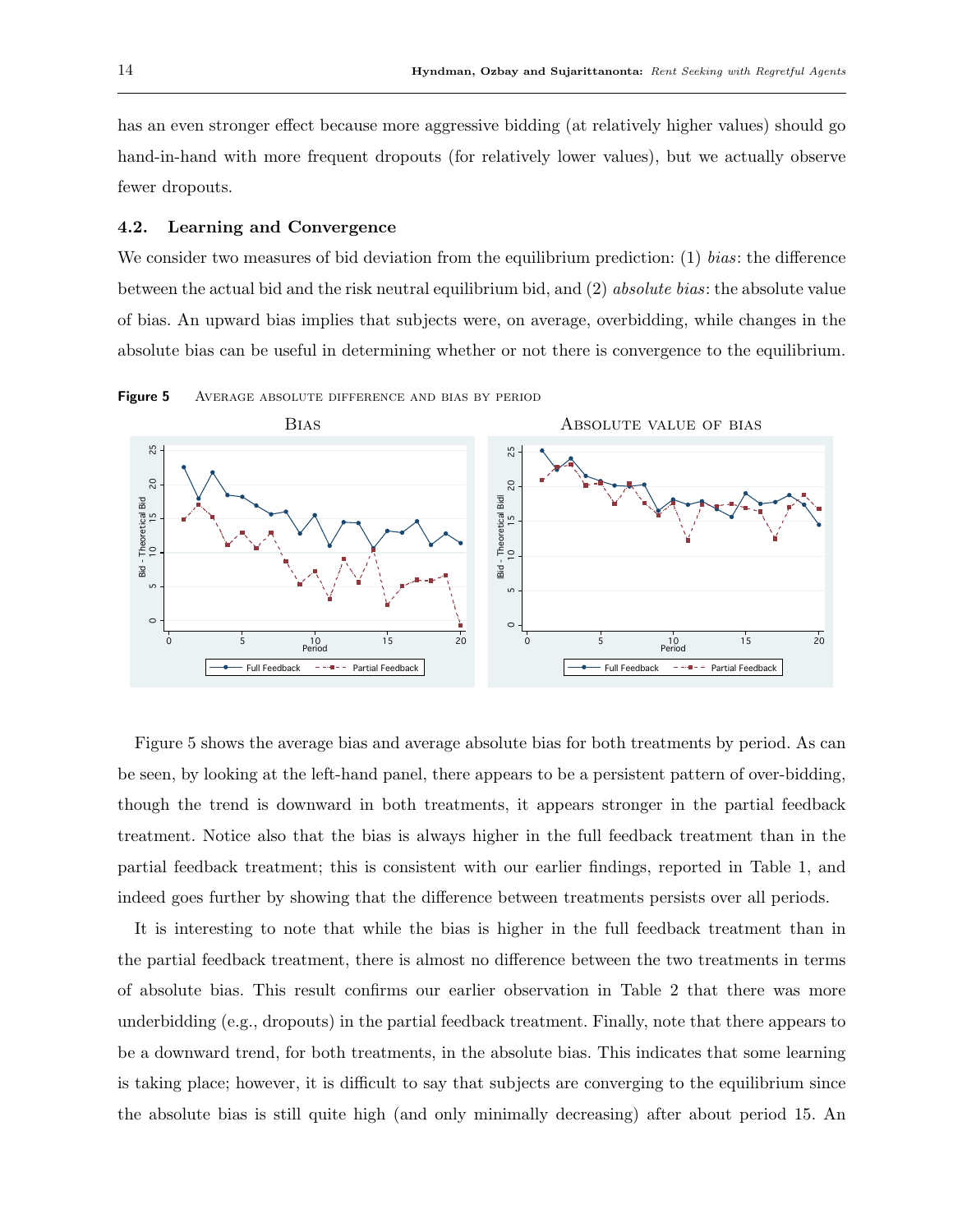analysis of the bias and absolute bias along the lines of Noussair and Silver (2006) suggests that the biases are persistent in both treatments and stronger in the full feedback treatment.<sup>8</sup>

Observe that regret can be both anticipated and result from experience. Therefore, along the lines of the learning direction theory of Selten and Stoecker (1986), we analyze how bids change given the outcome of the round and on the feedback available. Specifically, in Table 4 we report the results of random effects regressions where we regress  $\Delta b_{it}$  on  $\Delta \text{value}_{i,t}$ , period and feedback variables. The feedback variables are  $\texttt{lost}_{t-1}$ , which takes value 1 if the bidder lost in the previous period and 0 otherwise;  $\texttt{lost}_{t-1} \times \texttt{bid}_{t-1}$ , which captures all-pay loser regret and is active in both treatments; and lost afford. $t_{t-1}$  × (win bid – value) $t_{t-1}$ , which captures loser regret and is only active in the full-feedback treatment.

Table 4 RANDOM EFFECTS REGRESSION RESULTS: CHANGES IN THE BID FUNCTION WITH TIME AND FEEDBACK **EFFECTS** 

|                                                                       | $_{\rm FF}$          | PF          |
|-----------------------------------------------------------------------|----------------------|-------------|
| cons                                                                  | $-5.841***$          | $-6.142***$ |
|                                                                       | [0.981]              | [0.937]     |
| $\Delta$ value                                                        | $0.744***$           | $0.599***$  |
|                                                                       | [0.029]              | [0.041]     |
| period                                                                | 0.028                | $-0.147**$  |
|                                                                       | [0.053]              | [0.064]     |
| $lost_{t-1}$                                                          | $10.37***$           | $17.00***$  |
|                                                                       | $\left[1.751\right]$ | [1.777]     |
| $lost_{t-1} \times bid_{t-1}$                                         | $-0.199***$          | $-0.306***$ |
|                                                                       | [0.045]              | [0.066]     |
| lost afford. <sub>t-1</sub> $\times$ (win bid - value) <sub>t-1</sub> | $0.489***$           |             |
|                                                                       | [0.059]              |             |
| N                                                                     | 1178                 | 1102        |
| $\,R^2$                                                               | 0.772                | 0.606       |

Clustered standard errors (subject level) in brackets.

Highlighted rows indicate a significant difference in the relevant coefficient between the full feedback and partial feedback treatments at the 5% level or better.

∗∗∗ significant at 1%; ∗∗ significant at 5%; <sup>∗</sup> significant at 10%.

As should be the case, the coefficient on  $\Delta$ value is significantly positive in both treatments. Furthermore, consistent with our previous results, the coefficient on period is negative and significant for the partial feedback treatment. That is, there was a general trend towards lower bids. Next, when it comes to the feedback variables, we see that the coefficient on lost<sub> $t-1$ </sub> is positive and significant, while the coefficient on  $\texttt{lost}_{t-1} \times \texttt{bid}_{t-1}$  is negative and significant. The estimates imply that for losing bids smaller than about 50, the subsequent bid will increase, while for losing

<sup>8</sup> These results are available upon request.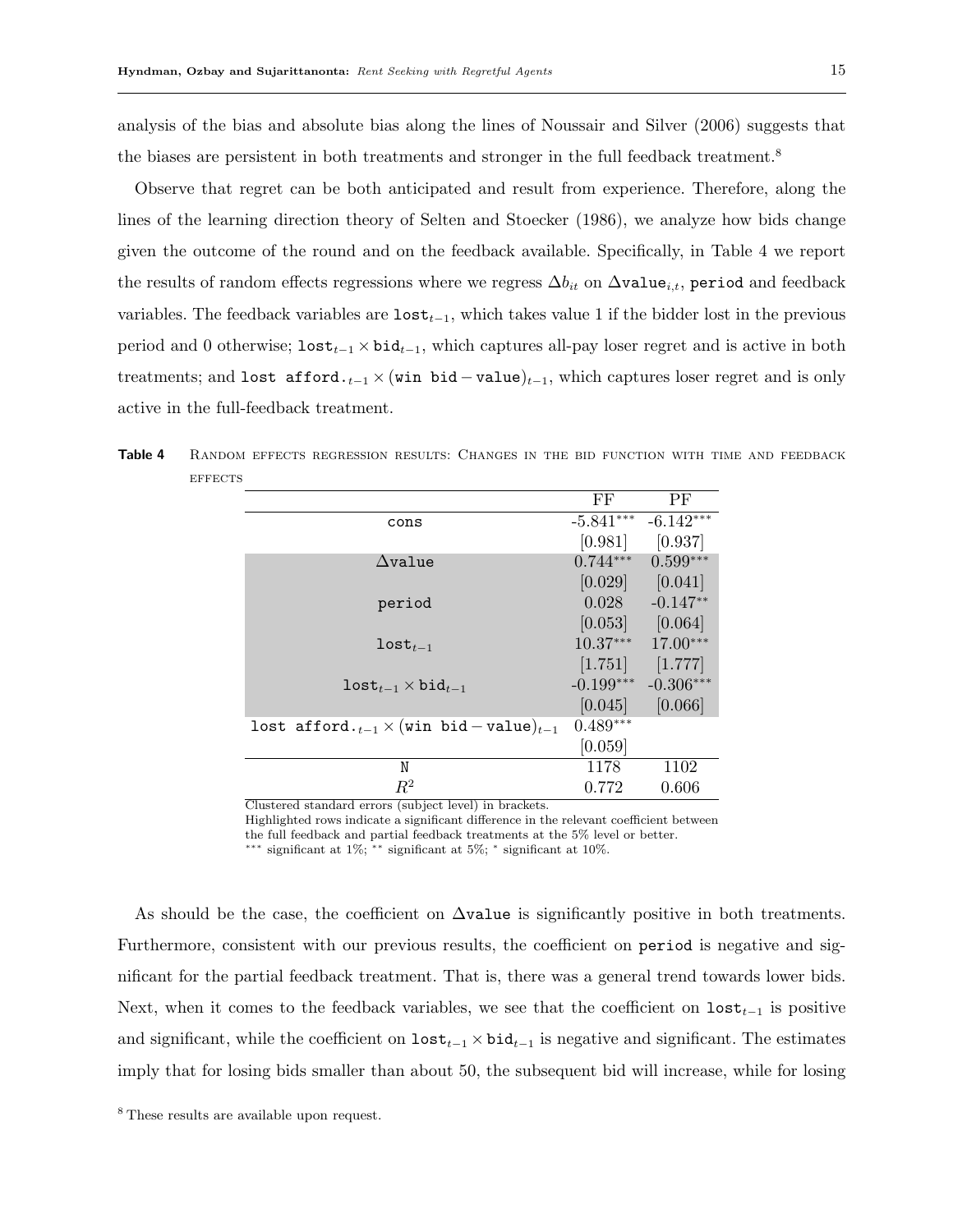bids higher than about 50, the subsequent bid will decrease. This is consistent with the pattern we saw of substantial underbidding (via dropouts) for low values and overbidding for high values. It also suggests that all-pay loser regret is most active for high losing bids. Finally, in the full feedback treatment we observe that bidders who lost at an affordable price are likely to increase their bid in the next round, and the magnitude is increasing in the difference between the winning bid and the subject's value. Thus, loser regret appears to have a strong influence on behavior — in particular, leading to the more persistent overbidding that we have seen in the full feedback treatment.

## 4.3. Gender Effects

As we have noted in the introduction, work environments (in which workers must all exert costly effort, while only a few are rewarded with a bonus or promotion) share many similarities with the all-pay auction environment considered here. Previous research (see, e.g., Gneezy et al. (2003) and Croson and Gneezy (2009), among others) has shown that men out-perform women in competitive environments. Given this, a reasonable initial hypothesis is that women should earn less than men in our all-pay auction experiment.

It is also a fairly robust finding that women are more risk averse than men (Croson and Gneezy 2009). In first-price auctions, this means that one would expect women to bid more aggressively than men, which is precisely what Chen et al.  $(2009)$  has reported.<sup>9</sup> Ham and Kagel  $(2006)$  found that women were more likely to go bankrupt and bid more aggressively than men in a two-stage private values auction. Casari et al. (2007) found that women started out bidding more aggressively than men in a common value auction, but that women also appeared to learn faster than men, noting that by the end of the auction, the differences between men and women largely disappear.

In all-pay auctions, Fibich et al. (2006) have shown that risk averse bidders with low valuations bid less than risk neutral bidders, while bidders with high valuations bid higher than risk neutral bidders. As noted above, our general results are consistent with this finding. With regards to gender differences, we would, therefore, expect women to drop out more frequently than men, and (especially for higher values) women to bid more aggressively than men. A higher frequency of dropouts would also be consistent with results summarized in the survey by Croson and Gneezy (2009); namely, that women are less likely to enter into competitive games like tournaments.

Before presenting results on gender difference, first note that in the full feedback treatment, 27 out of 62 subjects were female, while in the partial feedback treatment, 21 out of 58 subjects were female. Turn now to Table 5, which contains results on the frequency with which men and women

<sup>9</sup> The also reported that there is no difference in bidding behavior of men and women in second-price auctions, where it is a dominant strategy to bid one's value independent of one's risk preferences.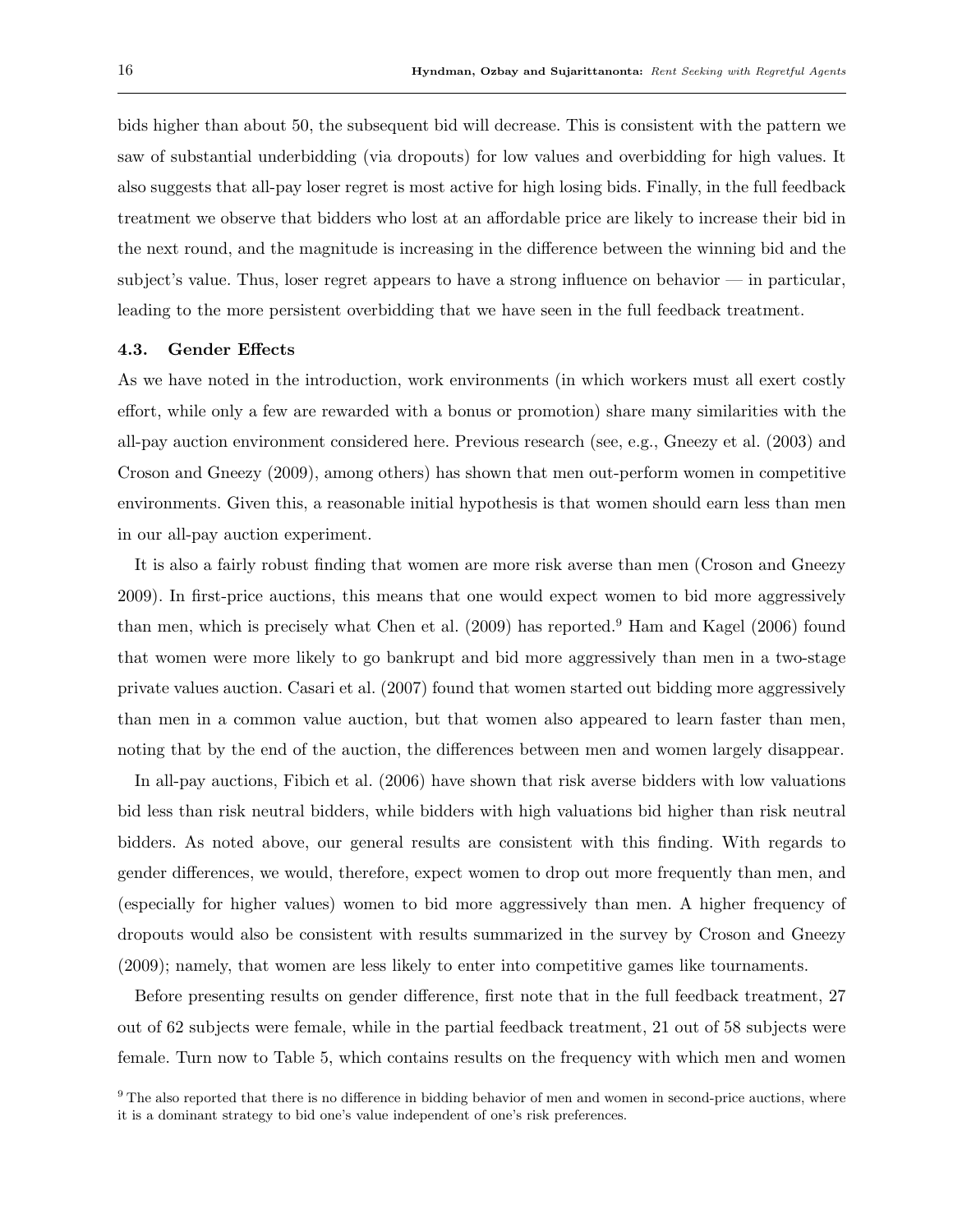submit zero bids, the difference between the actual and theoretical bid, the difference between the actual and theoretical bid (conditional on placing a strictly positive bid) and also the average profits of men and women. Panel (a) contains the results for the full feedback treatment, while panel (b) contains the results for the partial feedback treatment, and panel (c) provides the p−values of ranksum tests for gender-specific treatment effects on each of our four variables of interest. All hypothesis tests are based on session averages (of which we have four for each treatment), after separating males and females.

| (a) FULL FEEDBACK TREATMENT    |                              |      |         |                       |                                                  |       |  |  |
|--------------------------------|------------------------------|------|---------|-----------------------|--------------------------------------------------|-------|--|--|
|                                | Males                        |      |         | Females               |                                                  |       |  |  |
|                                | Mean                         |      |         |                       | Std. Dev. Mean Std. Dev. Ranksum test $p$ -value |       |  |  |
| Actual - Theo. Bid             | 9.11                         | 2.80 | 23.33   | 2.94                  | 2.31                                             | 0.021 |  |  |
| Frequency $b=0$                | 0.14                         | 0.02 | 0.10    | 0.03                  | 1.73                                             | 0.083 |  |  |
| Actual – Theo. Bid $(b>0)$     | 11.42                        | 2.89 | 26.46   | 3.96                  | 2.31                                             | 0.021 |  |  |
| Profit                         | 2.27                         | 2.92 | $-3.39$ | 2.51                  | 2.02                                             | 0.043 |  |  |
| (b) PARTIAL FEEDBACK TREATMENT |                              |      |         |                       |                                                  |       |  |  |
|                                | Males                        |      |         | Females               |                                                  |       |  |  |
|                                | Mean                         |      |         |                       | Std. Dev. Mean Std. Dev. Ranksum test $p$ -value |       |  |  |
| Actual - Theo. Bid             | 4.18                         | 4.07 | 15.96   | 5.39                  | 2.31                                             | 0.021 |  |  |
| Frequency $b=0$                | 0.26                         | 0.09 | 0.23    | 0.15                  | 0.00                                             | 1.000 |  |  |
| Actual – Theo. Bid $(b>0)$     | 8.67                         | 3.95 | 22.84   | 2.26                  | 2.31                                             | 0.021 |  |  |
| Profit                         | 6.19                         | 2.44 | 2.28    | 3.09                  | 1.73                                             | 0.083 |  |  |
| (c) GENDER TREATMENT EFFECTS   |                              |      |         |                       |                                                  |       |  |  |
|                                |                              |      |         | Females<br>Males      |                                                  |       |  |  |
|                                |                              |      |         | $p$ -value $p$ -value |                                                  |       |  |  |
|                                | Actual - Theo. Bid           |      |         | 0.083<br>0.043        |                                                  |       |  |  |
|                                | Frequency $b=0$              |      |         | 0.043<br>0.248        |                                                  |       |  |  |
|                                | Actual – Theo. Bid $(b > 0)$ |      |         | 0.564<br>0.149        |                                                  |       |  |  |
|                                | Profit                       |      |         | 0.083<br>0.043        |                                                  |       |  |  |

Table 5 GENDER EFFECTS

As can be seen, women tend to drop out less frequently than men, although the difference is only statistically significant in the full feedback treatment. Furthermore, in both treatments, women tend to overbid significantly more than men — a result that holds true whether we consider all bids or just those bids that are strictly positive. Given these results, it is, therefore, no surprise that men earn significantly more than women. Observe that these results are only partially consistent with findings in the literature on gender differences. While we observe that women overbid more than men (which is consistent with women being more risk averse than men), we find that, if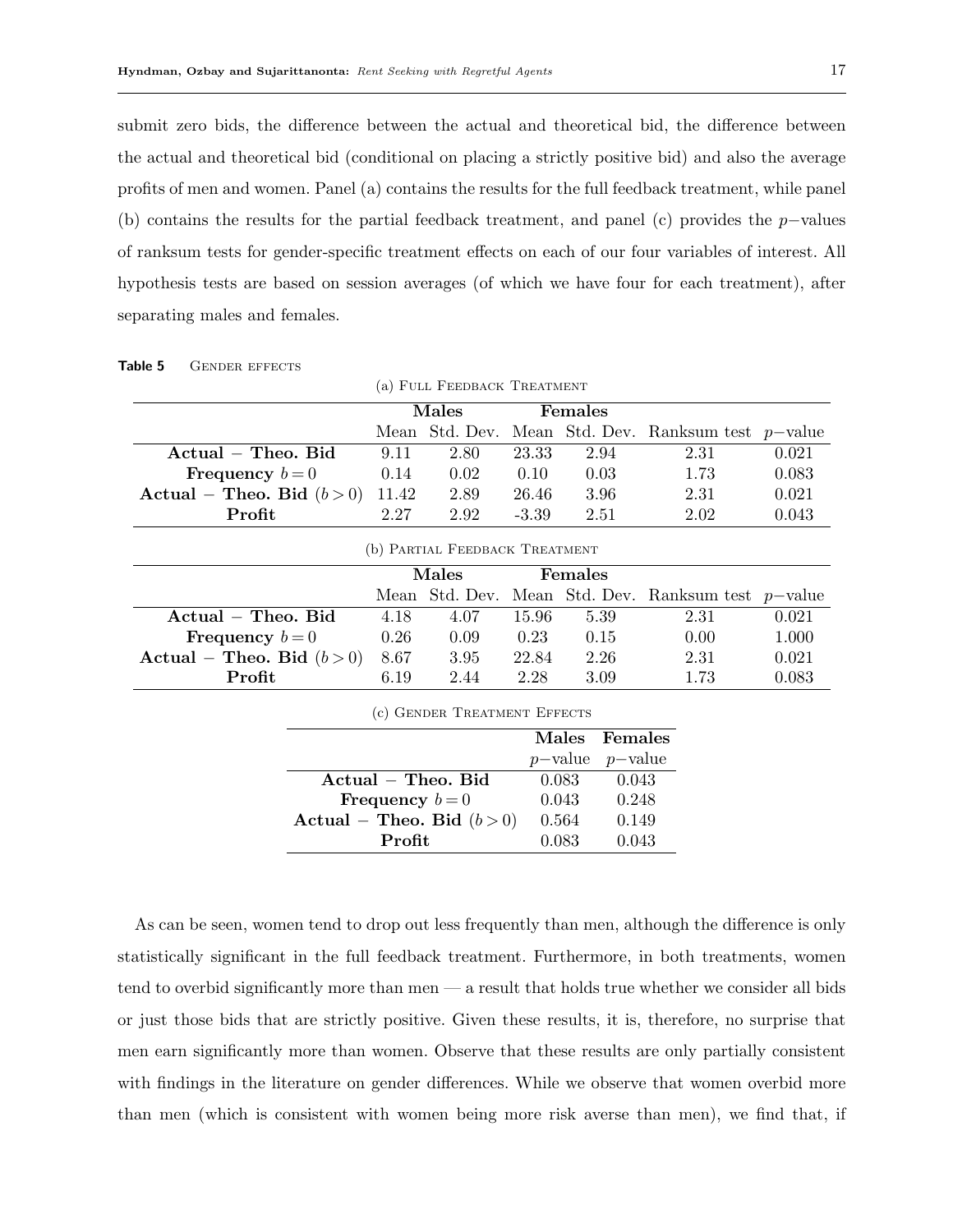anything, women drop out less frequently than men (which is *inconsistent* with women being more risk averse than men). Although we do not report it, there is also some evidence, which goes against the results of Casari et al. (2007), that women learn more slowly than men.

Finally, consider panel (c) which looks at treatment effects at the gender level. First consider men. It appears that men overbid significantly more in the full feedback treatment, but that this result is due to the fact that men are less likely to drop out under full feedback. The fact that overbidding increases, then leads to a significant decline in profits going from partial to full feedback. Turn now to women. While there is no significant treatment effect for either the frequency of drop outs or the extend of overbidding (conditional on placing a positive bid), these two effects, taken together, do lead to significantly more overbidding in the full feedback treatment and, therefore, to significantly lower profits.

# 5. Conclusion

Recent developments in the in the online community knowledge markets has increased the appeal of the all-pay auctions. In this paper, we investigated the effect of revealing information regarding the highest (winning) bid in all-pay auction. Consistent with the existing literature, our results showed that bidders who submit strictly positive bids tend to over-bid, while those with low valuations tend to submit zero bids. Moreover, the revenue of the seller is higher than the prediction of the standard theory with risk neutral bidders.

Our experimental results indicates the joint importance of the regret and risk aversion hypotheses. When the information regarding the winning bid is concealed, risk aversion is responsible for overbidding. Informing both winners and lowers about the value of the winning bid activates loser regret on top of risk aversion. Hence, we observe even more overbidding and fewer dropouts.

Dropouts of the low value bidders may be due to the fact that they are more likely to lose. Consequently, they bid 0 in an attempt to avoid losing money. Hence, they put more weight on the all-pay loser regret. With revelation of the winning bid, they realize that they would regret if they drop out and lose at an affordable price. Our experimental results suggest that the all-pay loser regret carries less weight than standard loser regret, which makes subjects less likely to submit zero bids and, conditional on submitting a positive bid, makes them more likely to overbid (especially for intermediate valuations where there is more uncertainty about one's chances of winning).

Our experiment also uncovered some interesting gender effects that are partially at odds with the extant literature. It a robust finding that women are more risk averse than men. In our setting, this implies that women should be more likely to place a bid of zero and, conditional upon placing a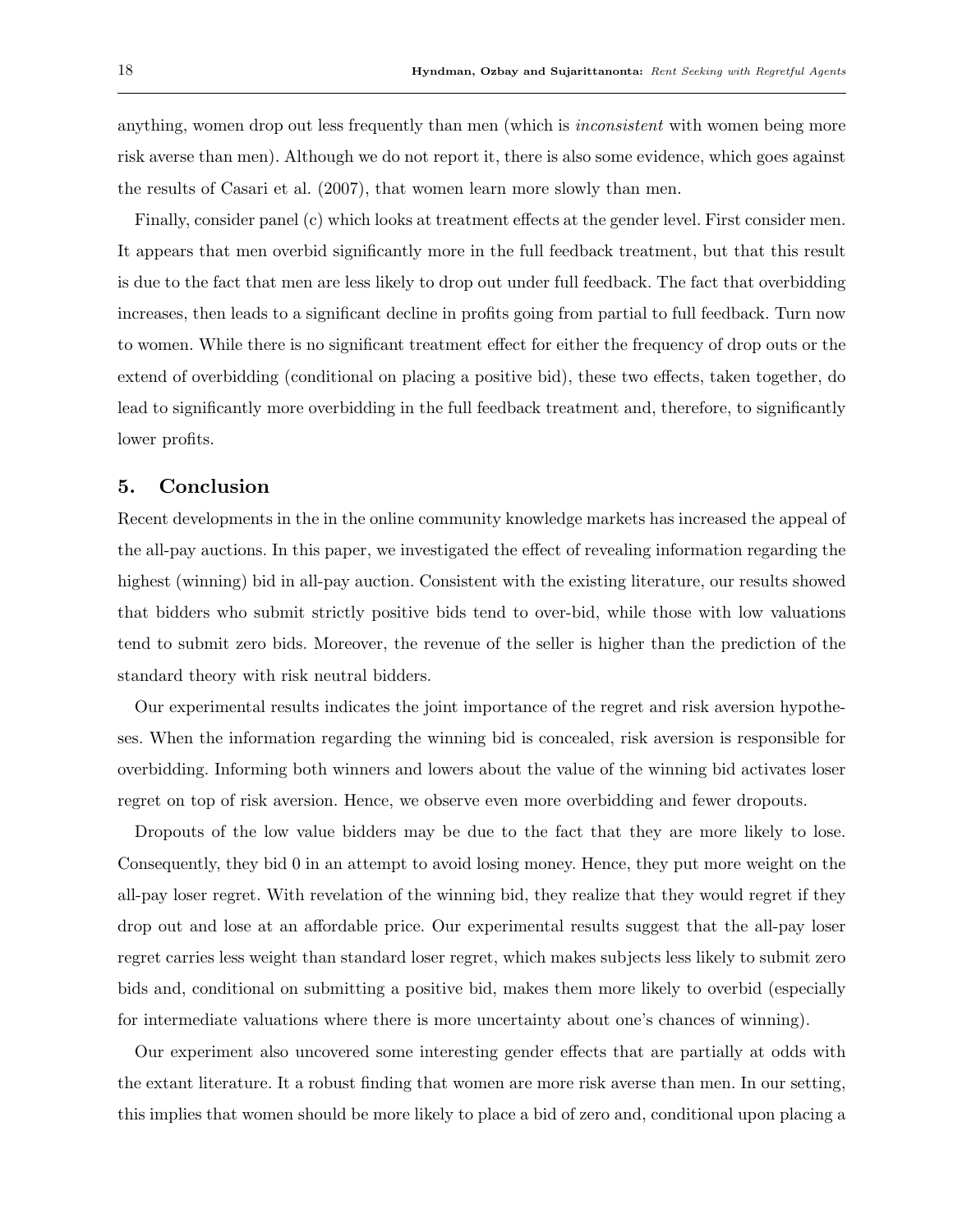positive bid, they should bid more aggressively than men. While we confirm this latter prediction, we find that, if anything, women are actually less likely to drop out of the auction by placing a bid of zero.

One implication of our experiment is that information disclosure is a powerful tool that auctioneers and mechanism designers may wish to exploit. While it is very easy to disclose the winning bid in an all-pay auction, in other similar settings information disclosure may be more difficult to the extent that "winning" is determined by partially unobservable factors such as effort or ability. When such disclosures are difficult, it may still be possible to provide signals that are correlated with effort. For example, when announcing bonuses, a law/consulting firm, seeking to activate loser regret, may also wish to disclose the billable hours of employees. Therefore, it may be fruitful to conduct a deeper examination of the different kinds of possible disclosures, and their implications on behavior, in real-world settings other than all-pay auctions.

#### Acknowledgments

We thank the University of Maryland, Department of Economics for its generous financial support for this research. We have also benefited from helpful discussions with Philipp Reiss.

# Appendix. Instructions

Welcome to the auction experiment. In this experiment, you will participate in auctions as a bidder. The precise rules and procedures that govern the operation of these auctions will be explained to you below. Various research foundations have provided funds for this research. The instructions are simple, and if you follow them carefully and make good decisions you can finish the experiment with a considerable amount of money, which will be paid to you in cash privately at the end of the experiment. The experiment will last about one hour.

The type of currency used in this experiment is Experimental Currency Units (ECU). At the end of the experiment all your earnings will be calculated and converted to US Dollars  $(5 \text{ } ECU = $1)$ . The more ECU you earn, the more US Dollars you earn. The experiment will be broken up into a series of 20 rounds in which you will be bidding in a series of auctions.

Auction Process. In every auction, there is a fictitious good that is sold. When the first auction starts, you will observe your own valuation of the fictitious good of that round. Your valuation is chosen randomly and is equally likely to be any number between 0 and 100, rounded to the nearest cent. You will receive a new randomly chosen value in each round, and your value will typically be different from the one of every other player. Other bidders' values are independent of your value, that is, each other bidder's value is also chosen randomly and is equally likely to be any number between 0 and 100, rounded to the nearest cent, regardless of what your number happens to be. Each bidder will know only his or her own valuation.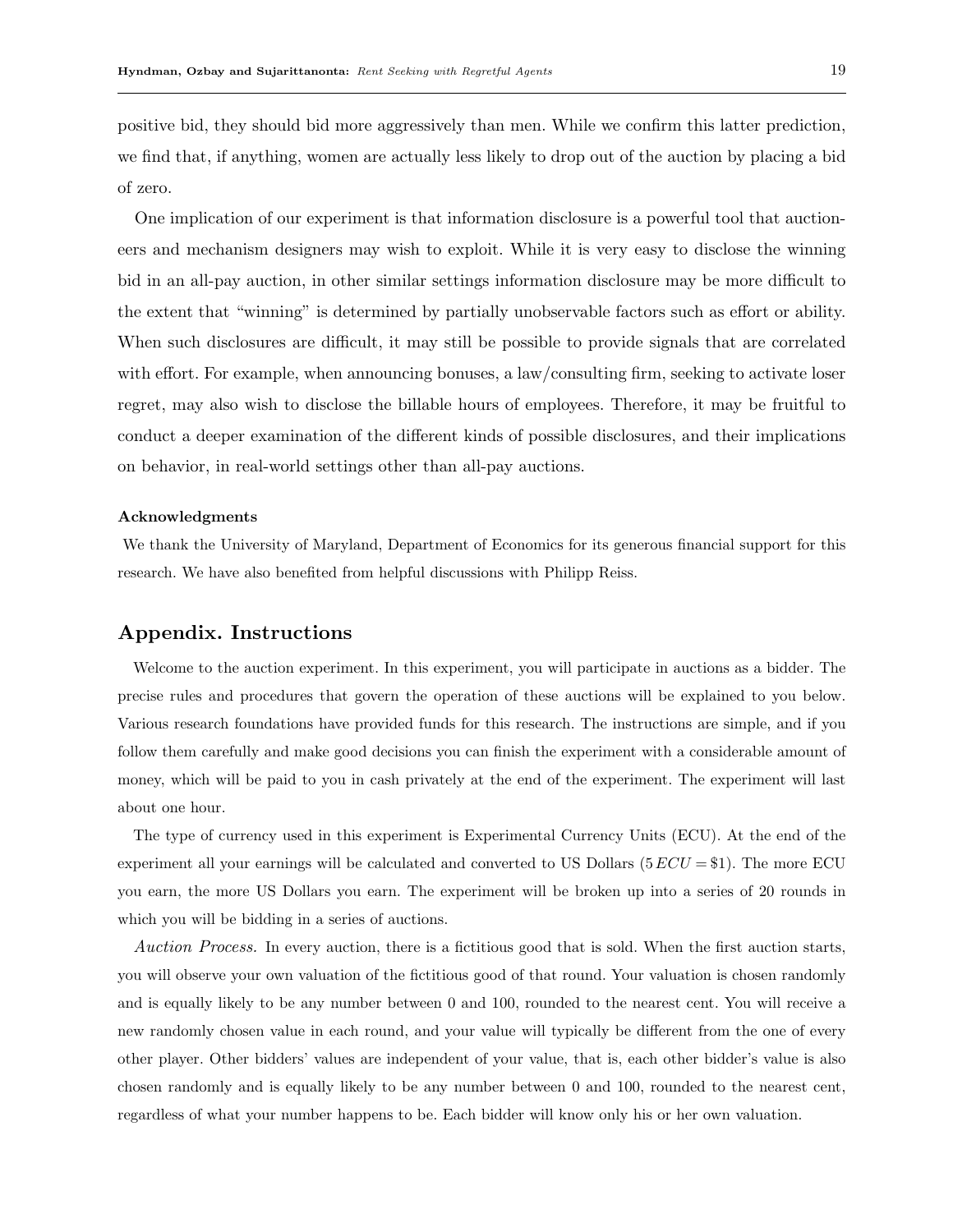At the beginning of the first auction, you will be randomly matched with another participant in this room; and at beginning of every auction, you will be randomly re-matched with a different participant. In each auction you will be bidding against the participant with whom you are matched.

During each auction, you may submit a bid for the fictitious good. After you and your opponent have submitted bids, the bidder who submitted the highest bid will be awarded the fictitious item. If there is a tie between the highest bids, the item is randomly.

In this auction, you pay the amount of your bid regardless of whether or not you receive the fictitious item. Your earnings in a round can be described as follows:

For example, you have a value of 82.55 and bid 60. If your bid (60) is higher than your opponent's bid, then you win the fictitious good and your earning in that round is  $22.55$  ECU (82.55 – 60 = 22.55). If your opponent's bid is higher, then you do not win the fictitious good and your earning in that round is −60ECU.

When the first auction is completed, the second auction will start. At the beginning of the second auction, you will be randomly matched with another participant in this room and play with that person in this auction. Again, the computer will show you your new value for the good for this auction. It is again chosen randomly and is equally likely to be any number between 0 and 100, rounded to the nearest cent. Your opponent will also observe his or her own value of the fictitious item for this auction privately. The same auction rules as in the first auction will apply. This process will continue for 20 rounds.

Final Earning. There are 20 auctions in total. The computer will randomly select your earning in one of 20 auctions and convert this amount to US Dollars by using the rate of 0.2 dollar per ECU. This amount will be added (or subtract if negative) to \$20 participation fee. We will pay you this amount in cash at the end of the experiment in person.

#### Information Structure:

For treatment P: At the end of each auction, you will only learn whether you win or not. You will not learn any additional information regarding the bid of your opponent.

For treatment F: At the end of each auction, you will learn whether you win or not. Also, you will learn the bid of the winner.

## References

- Anderson, S.P., J.K. Goeree, C.A. Holt. 1998. Rent seeking with bounded rationality: An analysis of the all-pay auction. Journal of Political Economy 106(4) 828–853.
- Baye, M., D. Kovenock, C. de Vries. 1993. Rigging the lobbying process: an application of the all pay auction. American Economic Review 83 289–294.
- Boudreau, K.J., N. Lacetera, K.R. Lakhani. Forthcoming. Incentives and problem uncertainty in innovation contests: An empirical analysis. Management Science .
- Bull, Clive, Andrew Schotter, Keith Weigelt. 1987. Tournaments and piece rates: An experimental study. Journal of Political Economy 95 1–33.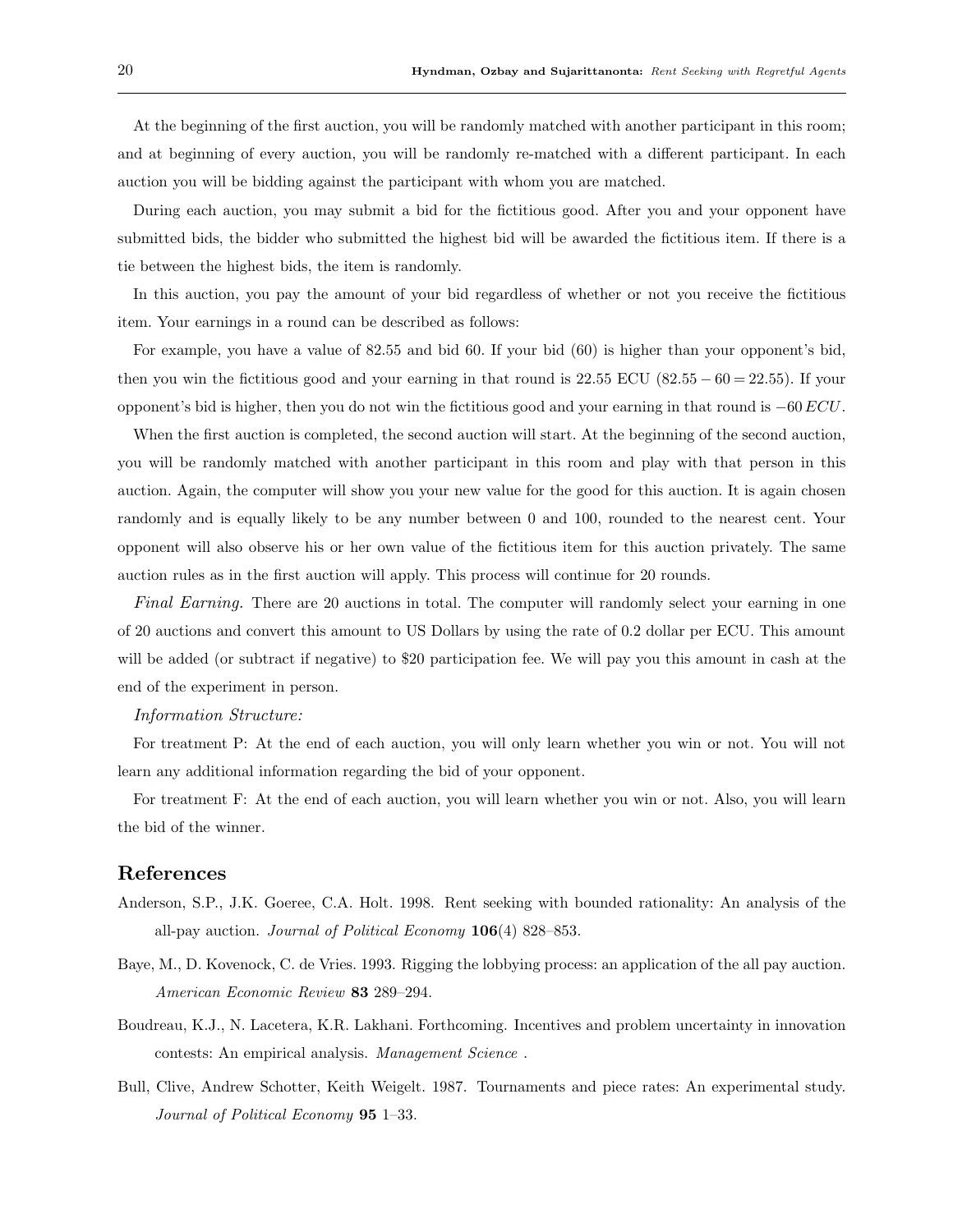- Casari, M., J. C. Ham, J. Kagel. 2007. Selection bias, demographic effects and ability effects in common value auction experiments. American Economic Review 97(4) 1278–1304.
- Cason, Timothy N., William A. Masters, Roman M. Sheremeta. 2010. Entry into winner-take-all and proportional-prize contests: An experimental study. Journal of Public Economics 94 604–611.
- Che, Y-K, I.L. Gale. 1998. Caps on political lobbying. American Economic Review 88(3) 643–651.
- Chen, Y., P. Katuščák, E. Ozdenoren. 2009. Why can't a woman bid more like a man? Working Paper.
- Croson, R., U. Gneezy. 2009. Gender differences in preferences. Journal of Economic Literature  $47(2)$  1–27.
- DiPalantino, D., M. Vojnovic. 2009. Crowdsourcing and all-pay auctions. Proceedings of the Tenth ACM Conference on Electronic Commerce.
- Dufwenberg, M., U. Gneezy. 2002. Information disclosure in auctions: an experiment. Journal of Economic Behavior & Organization  $48(4)$  431-444.
- Engelbrecht-Wiggans, R., E. Katok. 2008. Regret and feedback information in first-price sealed-bid auctions. Management Science 54(4) 808-819.
- Engelbrecht-Wiggans, Richard, Elena Katok. 2007. Regret in auctions: Theory and evidence. Economic Theory 33 81–101.
- Fibich, G., A. Gavious, A. Sela. 2006. All-pay auctions with risk-averse players. International Journal of Game Theory 34 583–599.
- Filiz-Ozbay, E., E. Y. Ozbay. 2007. Auctions with anticipated regret: Theory and experiment. American Economic Review 97(4) 1407–1418.
- Filiz-Ozbay, E., E. Y. Ozbay. 2010. Anticipated loser regret in third price auctions. Economics Letters 107(2) 217–219.
- Fischbacher, U. 2007. z-tree: Zurich toolbox for ready-made economic experiments. Experimental Economics 10(2) 171–178.
- Gneezy, U., M. Niederle, A. Rustichini. 2003. Performance in competitive environments: Gender differences. Quarterly Journal of Economics 118(3) 1049–1074.
- Gneezy, U., R. Smorodinsky. 1999. All-pay auctions an experimental study. Discussion Paper 99-01, University of Haifa.
- Ham, J. C., J. Kagel. 2006. Gender effects in private value auctions. Economics Letters 92 375–382.
- Isaac, M., J. Walker. 1985. Information and conspiracy in sealed bid auctions. Journal of Economic Behavior  $\mathcal B$  Organization 6(2) 139–159.
- Kagel, J., D. Levin. 1993. Independent private value auctions: Bidder behaviour in first-, second- and thirdprice auctions with varying numbers of bidders. Economic Journal 103 868–879.
- Lazear, Edward P., Sherwin Rosen. 1981. Rank-order tournaments as optimum labor contracts. Journal of Political Economy 89(5) 841–864.